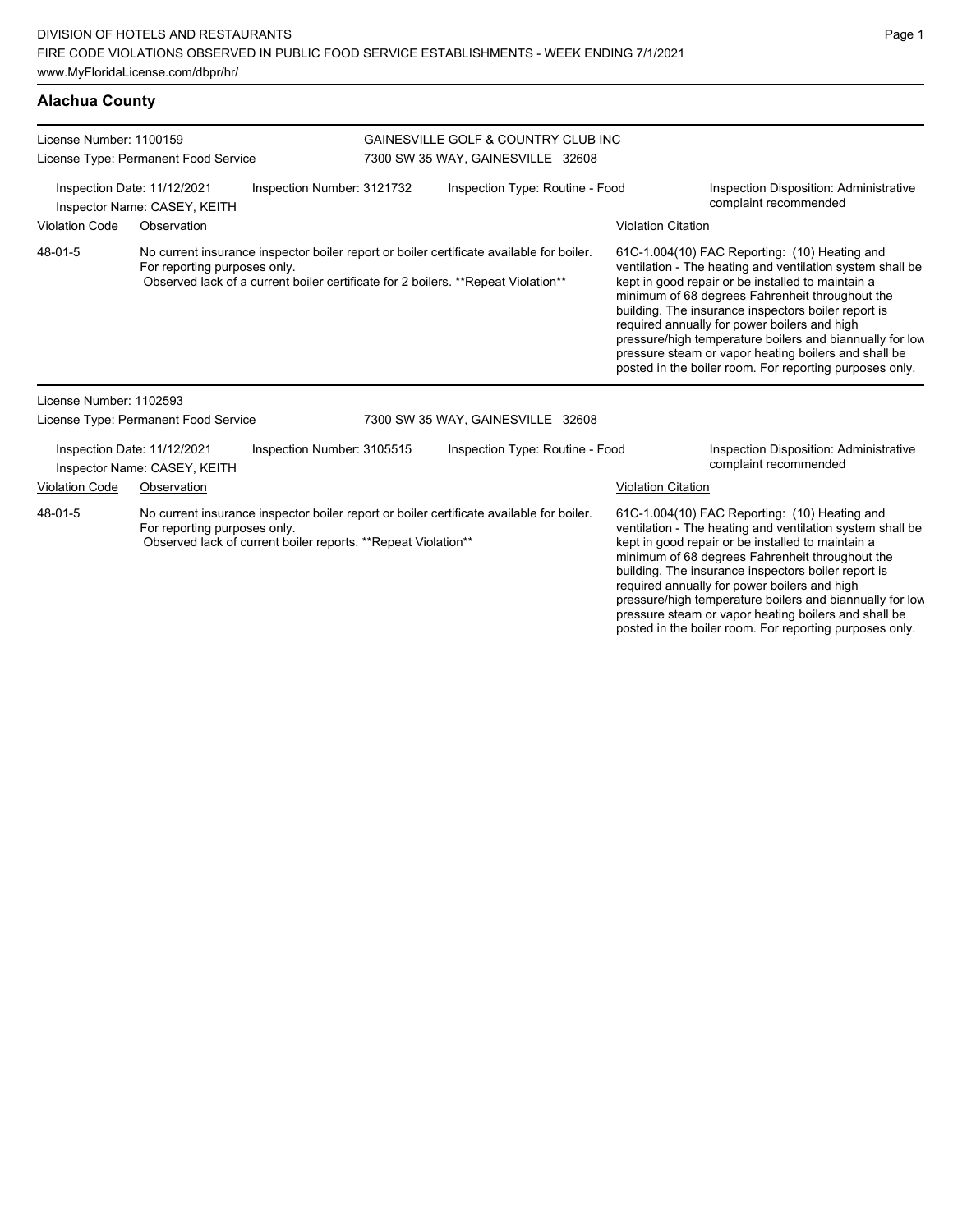**Brevard County**

License Number: 1507044 License Type: Permanent Food Service CHIPOTLE MEXICAN GRILL 125 PALM BAY ROAD, WEST MELBOURNE 32904 Inspection Date: 11/10/2021 Inspection Number: 3136372 Inspection Type: Routine - Food Inspection Disposition: Inspection<br>Inspector Name: VALIGHAN, COURTNEY Inspector Name: VAUGHAN, COURTNEY Violation Code Observation Violation Citation Portable fire extinguisher gauge in overcharged. Operator is going to call about this. 509.032(2)(d) FS Reporting: (d) The division, or its agent, shall notify the local firesafety authority or the State Fire Marshal of any readily observable violation of a rule adopted under chapter 633 which relates to public lodging establishments or public food establishments, and the identification of such violation does not require any firesafety inspection certification. For reporting purposes only. 45-02-4 License Number: 1505081 License Type: Permanent Food Service HAMPTON INN BREAKFAST BAR 3425 N ATLANTIC AVE, COCOA BCH 32931 Inspection Date: 11/09/2021 Inspection Number: 3118479 Inspection Type: Routine - Food Inspection Disposition: Call Back - Inspector Name: HICKS, GEORGE RANDY **Complied** Violation Code Observation Violation Citation - From initial inspection : No current insurance inspector boiler report or boiler certificate available for boiler. For reporting purposes only. Operator states boilers inspected in March 2021 awaiting certificate. - From follow-up inspection 2021-11-09: . Unable to access at callback. \*\*Time Extended\*\* 61C-1.004(10) FAC Reporting: (10) Heating and ventilation - The heating and ventilation system shall be kept in good repair or be installed to maintain a minimum of 68 degrees Fahrenheit throughout the building. The insurance inspectors boiler report is 48-01-5

# Page 2

required annually for power boilers and high

pressure/high temperature boilers and biannually for low pressure steam or vapor heating boilers and shall be posted in the boiler room. For reporting purposes only.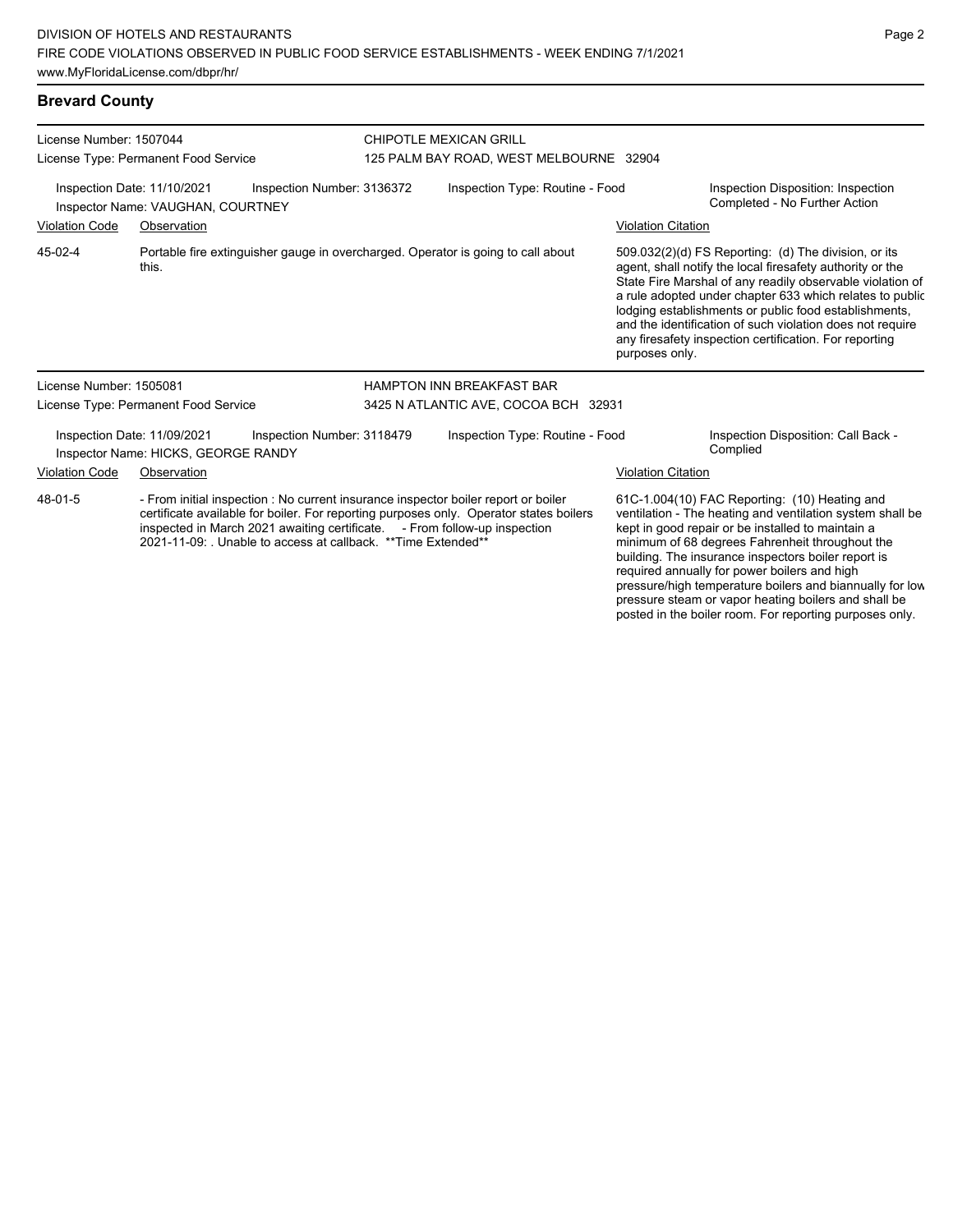# **Broward County**

| License Number: 1607724                                                                    |                                      |                                                                                                                                                    | MCDONALD'S #3170                |                                                                                                                                                            |                                                                     |                                                                                                                                                                                                                                                                                                                                                                                                                            |
|--------------------------------------------------------------------------------------------|--------------------------------------|----------------------------------------------------------------------------------------------------------------------------------------------------|---------------------------------|------------------------------------------------------------------------------------------------------------------------------------------------------------|---------------------------------------------------------------------|----------------------------------------------------------------------------------------------------------------------------------------------------------------------------------------------------------------------------------------------------------------------------------------------------------------------------------------------------------------------------------------------------------------------------|
| License Type: Permanent Food Service                                                       |                                      |                                                                                                                                                    |                                 | 7751 W SAMPLE RD, CORAL SPRINGS 33065                                                                                                                      |                                                                     |                                                                                                                                                                                                                                                                                                                                                                                                                            |
| Inspection Date: 11/08/2021<br>Inspection Number: 3168776<br>Inspector Name: GRAY, ANTHONY |                                      |                                                                                                                                                    | Inspection Type: Complaint Full |                                                                                                                                                            | Inspection Disposition: Inspection<br>Completed - No Further Action |                                                                                                                                                                                                                                                                                                                                                                                                                            |
| <b>Violation Code</b>                                                                      | Observation                          |                                                                                                                                                    |                                 |                                                                                                                                                            | <b>Violation Citation</b>                                           |                                                                                                                                                                                                                                                                                                                                                                                                                            |
| 46-01-4                                                                                    | On-Site**                            | Marked exit/path to marked exit blocked. For reporting purposes only.                                                                              |                                 | -Observed exit door block with food crates and cardboard boxes. **Corrected                                                                                | purposes only.                                                      | 509.032(2)(d) FS Reporting: (d) The division, or its<br>agent, shall notify the local firesafety authority or the<br>State Fire Marshal of any readily observable violation of<br>a rule adopted under chapter 633 which relates to public<br>lodging establishments or public food establishments,<br>and the identification of such violation does not require<br>any firesafety inspection certification. For reporting |
| License Number: 1623947                                                                    |                                      |                                                                                                                                                    |                                 | PS GREEN VEGAN EXPRESS                                                                                                                                     |                                                                     |                                                                                                                                                                                                                                                                                                                                                                                                                            |
|                                                                                            | License Type: Permanent Food Service |                                                                                                                                                    |                                 | 2306 E OAKLAND PARK BLVD, FT LAUDERDALE 33306                                                                                                              |                                                                     |                                                                                                                                                                                                                                                                                                                                                                                                                            |
| Inspection Date: 11/10/2021                                                                | Inspector Name: BENJAMIN, ALEXANDER  | Inspection Number: 3143322                                                                                                                         |                                 | Inspection Type: Routine - Food                                                                                                                            |                                                                     | Inspection Disposition: Warning<br>Issued                                                                                                                                                                                                                                                                                                                                                                                  |
| <b>Violation Code</b>                                                                      | Observation                          |                                                                                                                                                    |                                 |                                                                                                                                                            | <b>Violation Citation</b>                                           |                                                                                                                                                                                                                                                                                                                                                                                                                            |
| 45-04-4                                                                                    |                                      |                                                                                                                                                    |                                 | Use of cooking equipment producing grease laden vapors/smoke with no hood<br>suppression system installed. Notified Fire AHJ. For reporting purposes only. |                                                                     | 509.032(2)(d) FS Reporting: (d) The division, or its<br>agent, shall notify the local firesafety authority or the<br>State Fire Marshal of any readily observable violation of                                                                                                                                                                                                                                             |
|                                                                                            |                                      |                                                                                                                                                    |                                 | Fryers on lower shelf of table under hood. Grease build up forming under table                                                                             | purposes only.                                                      | a rule adopted under chapter 633 which relates to public<br>lodging establishments or public food establishments,<br>and the identification of such violation does not require<br>any firesafety inspection certification. For reporting                                                                                                                                                                                   |
| License Number: 1624338                                                                    |                                      |                                                                                                                                                    |                                 | CHIPOTLE MEXICAN GRILL #3158                                                                                                                               |                                                                     |                                                                                                                                                                                                                                                                                                                                                                                                                            |
| License Type: Permanent Food Service                                                       |                                      |                                                                                                                                                    |                                 | 2610 W BROWARD BLVD STE 104, FORT LAUDERDALE 33312                                                                                                         |                                                                     |                                                                                                                                                                                                                                                                                                                                                                                                                            |
| Inspection Date: 11/10/2021                                                                | Inspector Name: BARTON, GEOFFREY     | Inspection Number: 3146006                                                                                                                         |                                 | Inspection Type: Routine - Food                                                                                                                            |                                                                     | Inspection Disposition: Inspection<br>Completed - No Further Action                                                                                                                                                                                                                                                                                                                                                        |
| <b>Violation Code</b>                                                                      | Observation                          |                                                                                                                                                    |                                 |                                                                                                                                                            | <b>Violation Citation</b>                                           |                                                                                                                                                                                                                                                                                                                                                                                                                            |
| 45-02-4                                                                                    |                                      | Portable fire extinguisher gauge in red zone. For reporting purposes only.<br>Extinguisher by back door in undercharge zone. ** Repeat Violation** |                                 |                                                                                                                                                            | purposes only.                                                      | 509.032(2)(d) FS Reporting: (d) The division, or its<br>agent, shall notify the local firesafety authority or the<br>State Fire Marshal of any readily observable violation of<br>a rule adopted under chapter 633 which relates to public<br>lodging establishments or public food establishments,<br>and the identification of such violation does not require<br>any firesafety inspection certification. For reporting |
| License Number: 1609350                                                                    |                                      |                                                                                                                                                    |                                 | MY BIG FAT GREEK RESTAURANT                                                                                                                                |                                                                     |                                                                                                                                                                                                                                                                                                                                                                                                                            |
|                                                                                            | License Type: Permanent Food Service |                                                                                                                                                    |                                 | 3445 GRIFFIN RD, DANIA 33312-5546                                                                                                                          |                                                                     |                                                                                                                                                                                                                                                                                                                                                                                                                            |
| Inspection Date: 11/12/2021                                                                | Inspector Name: BARTON, GEOFFREY     | Inspection Number: 3105946                                                                                                                         |                                 | Inspection Type: Routine - Food                                                                                                                            |                                                                     | Inspection Disposition: Inspection<br>Completed - No Further Action                                                                                                                                                                                                                                                                                                                                                        |
| <b>Violation Code</b>                                                                      | Observation                          |                                                                                                                                                    |                                 |                                                                                                                                                            | <b>Violation Citation</b>                                           |                                                                                                                                                                                                                                                                                                                                                                                                                            |
| 45-02-4                                                                                    |                                      | Portable fire extinguisher gauge in red zone. For reporting purposes only.<br>Extinguisher by back door in kitchen in red undercharged zone.       |                                 |                                                                                                                                                            | purposes only.                                                      | 509.032(2)(d) FS Reporting: (d) The division, or its<br>agent, shall notify the local firesafety authority or the<br>State Fire Marshal of any readily observable violation of<br>a rule adopted under chapter 633 which relates to public<br>lodging establishments or public food establishments,<br>and the identification of such violation does not require<br>any firesafety inspection certification. For reporting |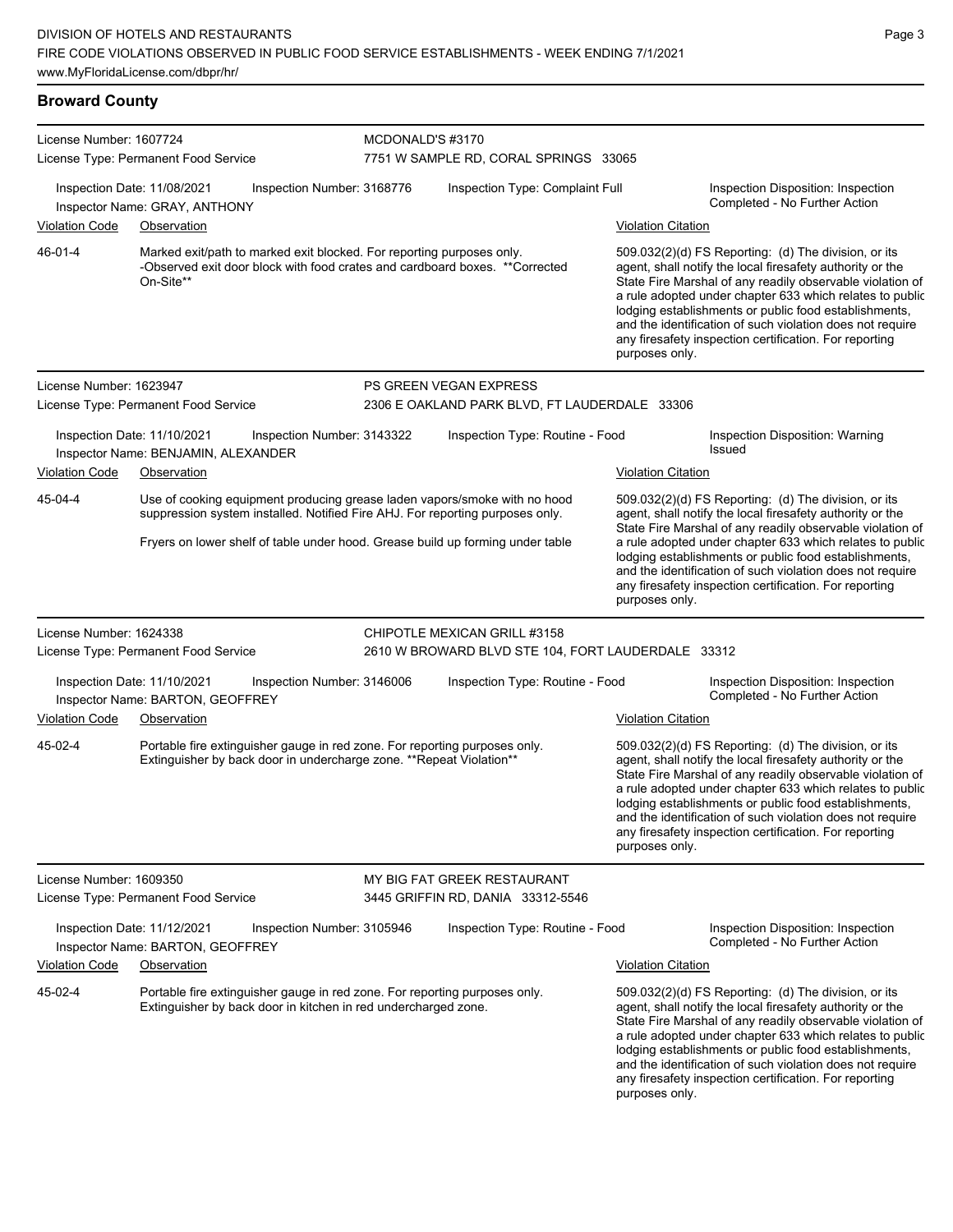## **Clay County**

| License Number: 2000656<br>License Type: Permanent Food Service |                                                                                                                        | PAPA JOHN'S PIZZA          | 950 BLANDING BLVD, ORANGE PARK 32065 |                           |                                                                                                                                                                                                                                                                                                                                                                                                                            |  |
|-----------------------------------------------------------------|------------------------------------------------------------------------------------------------------------------------|----------------------------|--------------------------------------|---------------------------|----------------------------------------------------------------------------------------------------------------------------------------------------------------------------------------------------------------------------------------------------------------------------------------------------------------------------------------------------------------------------------------------------------------------------|--|
| Inspection Date: 11/09/2021<br><b>Violation Code</b>            | Inspector Name: BELLEMARE, RYAN<br>Observation                                                                         | Inspection Number: 3130414 | Inspection Type: Routine - Food      | <b>Violation Citation</b> | Inspection Disposition: Inspection<br>Completed - No Further Action                                                                                                                                                                                                                                                                                                                                                        |  |
| 46-01-4                                                         | Marked exit/path to marked exit blocked. For reporting purposes only.<br>Rear Exit blocked with boxes to be discarded. |                            |                                      | purposes only.            | 509.032(2)(d) FS Reporting: (d) The division, or its<br>agent, shall notify the local firesafety authority or the<br>State Fire Marshal of any readily observable violation of<br>a rule adopted under chapter 633 which relates to public<br>lodging establishments or public food establishments,<br>and the identification of such violation does not require<br>any firesafety inspection certification. For reporting |  |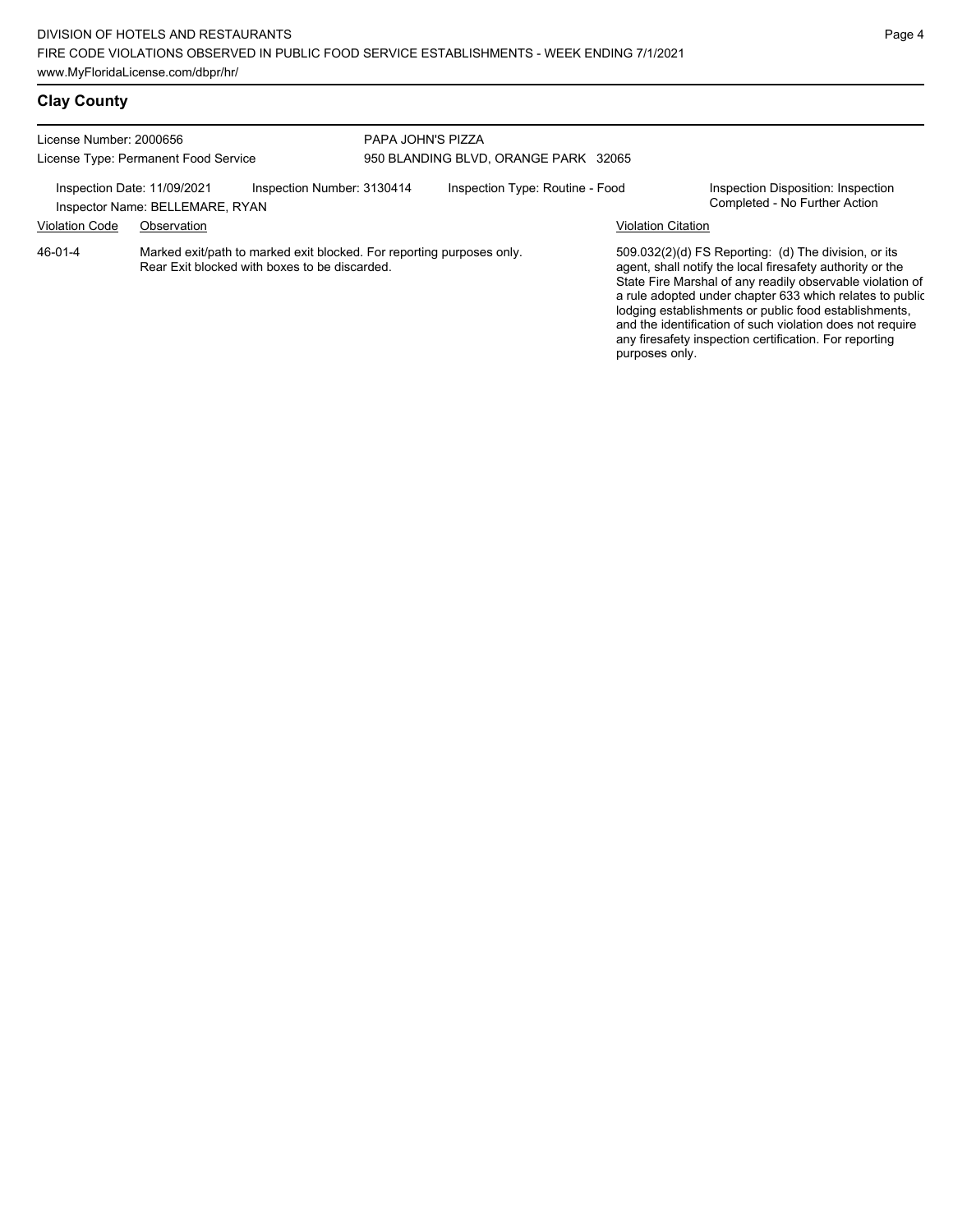| <b>Dade County</b>      |                                                                                                                                                                                                                                                                                                                                                                                                                                                                                                                                                                                                                                                             |                       |                                                                  |                           |                                                                                                                                                                                                                                                                                                                                                                                                                                                                                                          |
|-------------------------|-------------------------------------------------------------------------------------------------------------------------------------------------------------------------------------------------------------------------------------------------------------------------------------------------------------------------------------------------------------------------------------------------------------------------------------------------------------------------------------------------------------------------------------------------------------------------------------------------------------------------------------------------------------|-----------------------|------------------------------------------------------------------|---------------------------|----------------------------------------------------------------------------------------------------------------------------------------------------------------------------------------------------------------------------------------------------------------------------------------------------------------------------------------------------------------------------------------------------------------------------------------------------------------------------------------------------------|
| License Number: 2358659 | License Type: Mobile Food Dispensing Vehicle                                                                                                                                                                                                                                                                                                                                                                                                                                                                                                                                                                                                                | <b>AZTLAN1</b>        | 35831 SW 187 AVE, FLORIDA CITY 33034                             |                           |                                                                                                                                                                                                                                                                                                                                                                                                                                                                                                          |
| <b>Violation Code</b>   | Inspection Date: 11/10/2021<br>Inspection Number: 1240814<br>Inspector Name: LEIDECKER, EDILMA<br>Observation                                                                                                                                                                                                                                                                                                                                                                                                                                                                                                                                               |                       | Inspection Type: Routine - Food                                  | <b>Violation Citation</b> | Inspection Disposition: Inspection<br>Completed - No Further Action                                                                                                                                                                                                                                                                                                                                                                                                                                      |
| 45-02-4                 | Portable fire extinguisher not updated, last review 2019. For reporting purposes<br>only.                                                                                                                                                                                                                                                                                                                                                                                                                                                                                                                                                                   |                       |                                                                  | purposes only.            | 509.032(2)(d) FS Reporting: (d) The division, or its<br>agent, shall notify the local firesafety authority or the<br>State Fire Marshal of any readily observable violation of<br>a rule adopted under chapter 633 which relates to public<br>lodging establishments or public food establishments,<br>and the identification of such violation does not require<br>any firesafety inspection certification. For reporting                                                                               |
| License Number: 2331966 | License Type: Permanent Food Service                                                                                                                                                                                                                                                                                                                                                                                                                                                                                                                                                                                                                        | LA CARRETA MIA C-26-A | 4200 NW 21 ST, CONC D-37, MIAMI 33122                            |                           |                                                                                                                                                                                                                                                                                                                                                                                                                                                                                                          |
| <b>Violation Code</b>   | Inspection Date: 11/10/2021<br>Inspection Number: 3170635<br>Inspector Name: SANCHEZ, JAVIER<br>Observation                                                                                                                                                                                                                                                                                                                                                                                                                                                                                                                                                 |                       | Inspection Type: Complaint Full                                  | <b>Violation Citation</b> | Inspection Disposition: Warning<br><b>Issued</b>                                                                                                                                                                                                                                                                                                                                                                                                                                                         |
| 48-01-5                 | No current insurance inspector boiler report or boiler certificate available for boiler.<br>For reporting purposes only. FL 003481 Expired on 05/22/21 ** Repeat Violation**                                                                                                                                                                                                                                                                                                                                                                                                                                                                                |                       |                                                                  |                           | 61C-1.004(10) FAC Reporting: (10) Heating and<br>ventilation - The heating and ventilation system shall be<br>kept in good repair or be installed to maintain a<br>minimum of 68 degrees Fahrenheit throughout the<br>building. The insurance inspectors boiler report is<br>required annually for power boilers and high<br>pressure/high temperature boilers and biannually for low<br>pressure steam or vapor heating boilers and shall be<br>posted in the boiler room. For reporting purposes only. |
| License Number: 2336808 |                                                                                                                                                                                                                                                                                                                                                                                                                                                                                                                                                                                                                                                             |                       | HOTEL INDIGO MIAMI BRICKELL/ ATWELL SUITES MIAMI BRICKELL        |                           |                                                                                                                                                                                                                                                                                                                                                                                                                                                                                                          |
|                         | License Type: Permanent Food Service<br>Inspection Date: 11/08/2021<br>Inspection Number: 3110037<br>Inspector Name: CABANAS, NATALIE                                                                                                                                                                                                                                                                                                                                                                                                                                                                                                                       |                       | 145 SW 11 STREET, MIAMI 33130<br>Inspection Type: Routine - Food |                           | Inspection Disposition: Call Back -<br>Extension given, pending                                                                                                                                                                                                                                                                                                                                                                                                                                          |
| <b>Violation Code</b>   | Observation                                                                                                                                                                                                                                                                                                                                                                                                                                                                                                                                                                                                                                                 |                       |                                                                  | <b>Violation Citation</b> |                                                                                                                                                                                                                                                                                                                                                                                                                                                                                                          |
| 48-01-5                 | - From initial inspection : No current insurance inspector boiler report or boiler<br>certificate available for boiler. For reporting purposes only.<br>At the time of the inspection observed two boilers with 700,000 btu, No boiler<br>certificate provided establishment is in process to get certified. - From follow-up<br>inspection 2021-11-08: No current insurance inspector boiler report or boiler<br>certificate available for boiler. For reporting purposes only.<br>At the time of the inspection observed two boilers with 700,000 btu, No boiler<br>certificate provided establishment is in process to get certified. ** Time Extended** |                       |                                                                  |                           | 61C-1.004(10) FAC Reporting: (10) Heating and<br>ventilation - The heating and ventilation system shall be<br>kept in good repair or be installed to maintain a<br>minimum of 68 degrees Fahrenheit throughout the<br>building. The insurance inspectors boiler report is<br>required annually for power boilers and high<br>pressure/high temperature boilers and biannually for low<br>pressure steam or vapor heating boilers and shall be<br>posted in the boiler room. For reporting purposes only. |
| License Number: 2335634 | License Type: Permanent Food Service                                                                                                                                                                                                                                                                                                                                                                                                                                                                                                                                                                                                                        |                       | <b>HEALTHY &amp; HAPPY CAFE</b><br>3180 SW 22 ST, MIAMI 33145    |                           |                                                                                                                                                                                                                                                                                                                                                                                                                                                                                                          |
|                         | Inspection Date: 11/08/2021<br>Inspection Number: 3146473<br>Inspector Name: GARCIA, B OSCAR                                                                                                                                                                                                                                                                                                                                                                                                                                                                                                                                                                |                       | Inspection Type: Routine - Food                                  |                           | Inspection Disposition: Warning<br><b>Issued</b>                                                                                                                                                                                                                                                                                                                                                                                                                                                         |
| <b>Violation Code</b>   | Observation                                                                                                                                                                                                                                                                                                                                                                                                                                                                                                                                                                                                                                                 |                       |                                                                  | <b>Violation Citation</b> |                                                                                                                                                                                                                                                                                                                                                                                                                                                                                                          |
| 45-04-4                 | Use of cooking equipment producing grease laden vapors/smoke with no hood<br>suppression system installed. Notified Fire AHJ. For reporting purposes only.<br>Observed cooking chicken.                                                                                                                                                                                                                                                                                                                                                                                                                                                                     |                       |                                                                  | purposes only.            | 509.032(2)(d) FS Reporting: (d) The division, or its<br>agent, shall notify the local firesafety authority or the<br>State Fire Marshal of any readily observable violation of<br>a rule adopted under chapter 633 which relates to public<br>lodging establishments or public food establishments,<br>and the identification of such violation does not require<br>any firesafety inspection certification. For reporting                                                                               |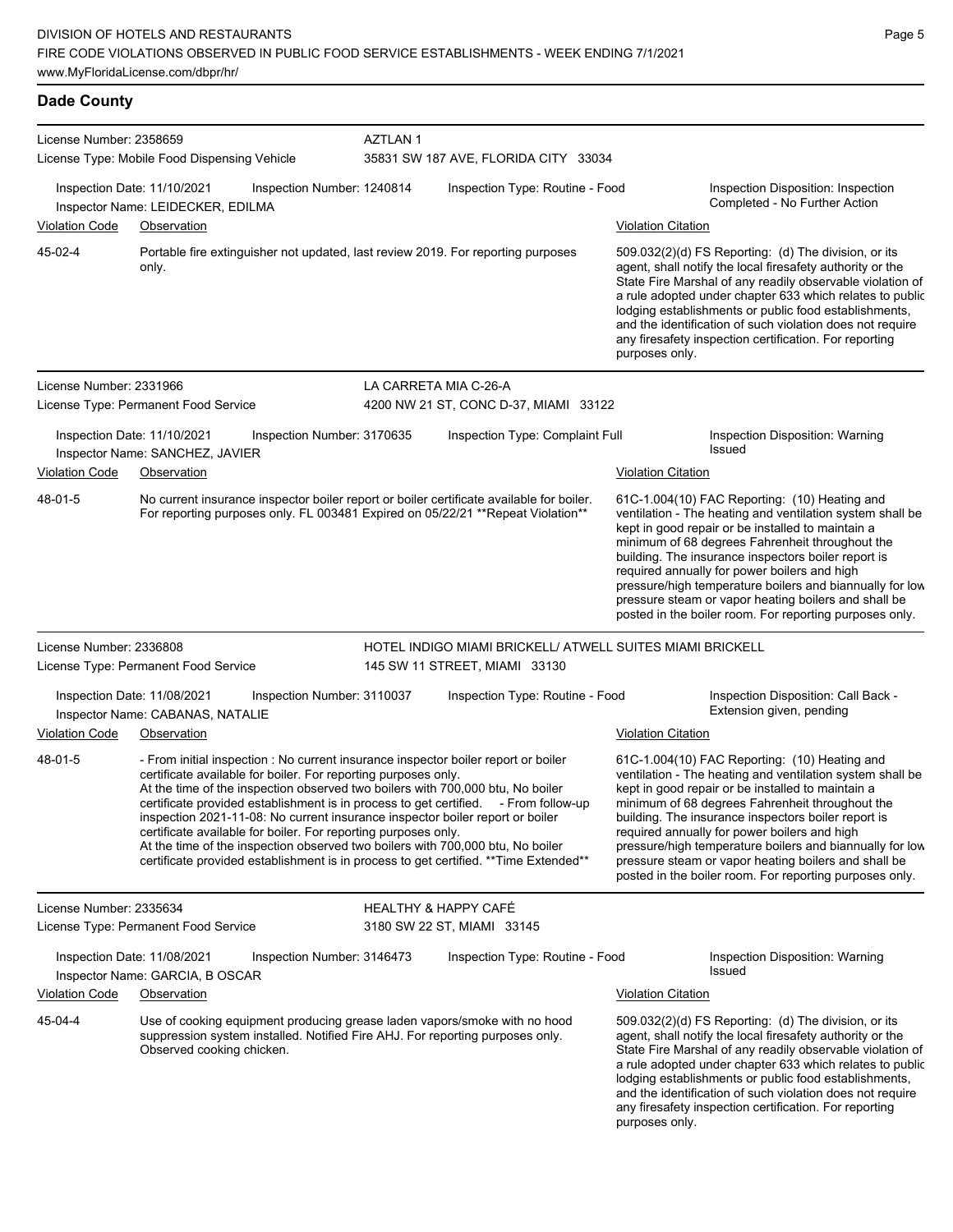### **Dade County**

| License Number: 2331228<br>License Type: Permanent Food Service                             |                                                              | DELICIAS DE ESPANA 2<br>7382 - 84 SW 40 ST, MIAMI 33155                                                                                                                                                                                                                                                                           |                                 |                                  |                                                                     |                                                                                                                                                                                                                                                                                                                                                                                                                            |
|---------------------------------------------------------------------------------------------|--------------------------------------------------------------|-----------------------------------------------------------------------------------------------------------------------------------------------------------------------------------------------------------------------------------------------------------------------------------------------------------------------------------|---------------------------------|----------------------------------|---------------------------------------------------------------------|----------------------------------------------------------------------------------------------------------------------------------------------------------------------------------------------------------------------------------------------------------------------------------------------------------------------------------------------------------------------------------------------------------------------------|
|                                                                                             | Inspection Date: 11/08/2021<br>Inspector Name: ELDER, AUDREY | Inspection Number: 3122329                                                                                                                                                                                                                                                                                                        | Inspection Type: Routine - Food |                                  | Inspection Disposition: Call Back -<br>Complied                     |                                                                                                                                                                                                                                                                                                                                                                                                                            |
| <b>Violation Code</b>                                                                       | Observation                                                  |                                                                                                                                                                                                                                                                                                                                   |                                 |                                  | <b>Violation Citation</b>                                           |                                                                                                                                                                                                                                                                                                                                                                                                                            |
| 48-04-4                                                                                     |                                                              | - From initial inspection : Propane tank (larger than 2.7 lb. water capacity/1 lb. gas<br>capacity) located inside of the building. For reporting purposes only.<br>Observed 3 propane tanks across from cook line. - From follow-up inspection<br>2021-11-08: Observed 3 propane tanks across from cook line. ** Time Extended** |                                 |                                  | purposes only.                                                      | 509.032(2)(d) FS Reporting: (d) The division, or its<br>agent, shall notify the local firesafety authority or the<br>State Fire Marshal of any readily observable violation of<br>a rule adopted under chapter 633 which relates to public<br>lodging establishments or public food establishments,<br>and the identification of such violation does not require<br>any firesafety inspection certification. For reporting |
| License Number: 2358936                                                                     |                                                              |                                                                                                                                                                                                                                                                                                                                   | CEPIFRUITS EL PANITA            |                                  |                                                                     |                                                                                                                                                                                                                                                                                                                                                                                                                            |
|                                                                                             | License Type: Mobile Food Dispensing Vehicle                 |                                                                                                                                                                                                                                                                                                                                   | 7980 NW 52ND ST, DORAL 33166    |                                  |                                                                     |                                                                                                                                                                                                                                                                                                                                                                                                                            |
| Inspection Date: 11/10/2021<br>Inspection Number: 1242588<br>Inspector Name: GONZALEZ, ERIK |                                                              |                                                                                                                                                                                                                                                                                                                                   | Inspection Type: Routine - Food |                                  | Inspection Disposition: Inspection<br>Completed - No Further Action |                                                                                                                                                                                                                                                                                                                                                                                                                            |
| <b>Violation Code</b>                                                                       | Observation                                                  |                                                                                                                                                                                                                                                                                                                                   |                                 |                                  | <u>Violation Citation</u>                                           |                                                                                                                                                                                                                                                                                                                                                                                                                            |
| 45-02-4                                                                                     |                                                              | Portable fire extinguisher gauge in red zone. For reporting purposes only.<br>Observed extinguisher in recharge zone.                                                                                                                                                                                                             |                                 |                                  | purposes only.                                                      | 509.032(2)(d) FS Reporting: (d) The division, or its<br>agent, shall notify the local firesafety authority or the<br>State Fire Marshal of any readily observable violation of<br>a rule adopted under chapter 633 which relates to public<br>lodging establishments or public food establishments,<br>and the identification of such violation does not require<br>any firesafety inspection certification. For reporting |
| License Number: 2359343                                                                     |                                                              |                                                                                                                                                                                                                                                                                                                                   |                                 | JH CARNE EN VARA A LA LLANERA #2 |                                                                     |                                                                                                                                                                                                                                                                                                                                                                                                                            |
|                                                                                             | License Type: Mobile Food Dispensing Vehicle                 |                                                                                                                                                                                                                                                                                                                                   | 12448 SW 130 ST, MIAMI 33186    |                                  |                                                                     |                                                                                                                                                                                                                                                                                                                                                                                                                            |
|                                                                                             | Inspection Date: 11/10/2021<br>Inspector Name: ELDER, AUDREY | Inspection Number: 1239480                                                                                                                                                                                                                                                                                                        |                                 | Inspection Type: Routine - Food  |                                                                     | Inspection Disposition: Inspection<br>Completed - No Further Action                                                                                                                                                                                                                                                                                                                                                        |
| <b>Violation Code</b>                                                                       | Observation                                                  |                                                                                                                                                                                                                                                                                                                                   |                                 |                                  | <b>Violation Citation</b>                                           |                                                                                                                                                                                                                                                                                                                                                                                                                            |
| 48-04-4                                                                                     | On-Site**                                                    | Propane tank (larger than 2.7 lb. water capacity/1 lb. gas capacity) located inside<br>of the building. For reporting purposes only.<br>Observed propane tank inside mobile unit. Operator removed item. ** Corrected                                                                                                             |                                 |                                  |                                                                     | $509.032(2)(d)$ FS Reporting: (d) The division, or its<br>agent, shall notify the local firesafety authority or the<br>State Fire Marshal of any readily observable violation of<br>a rule adopted under chapter 633 which relates to public<br>lodging establishments or public food establishments,<br>and the identification of such violation does not require                                                         |

any firesafety inspection certification. For reporting

purposes only.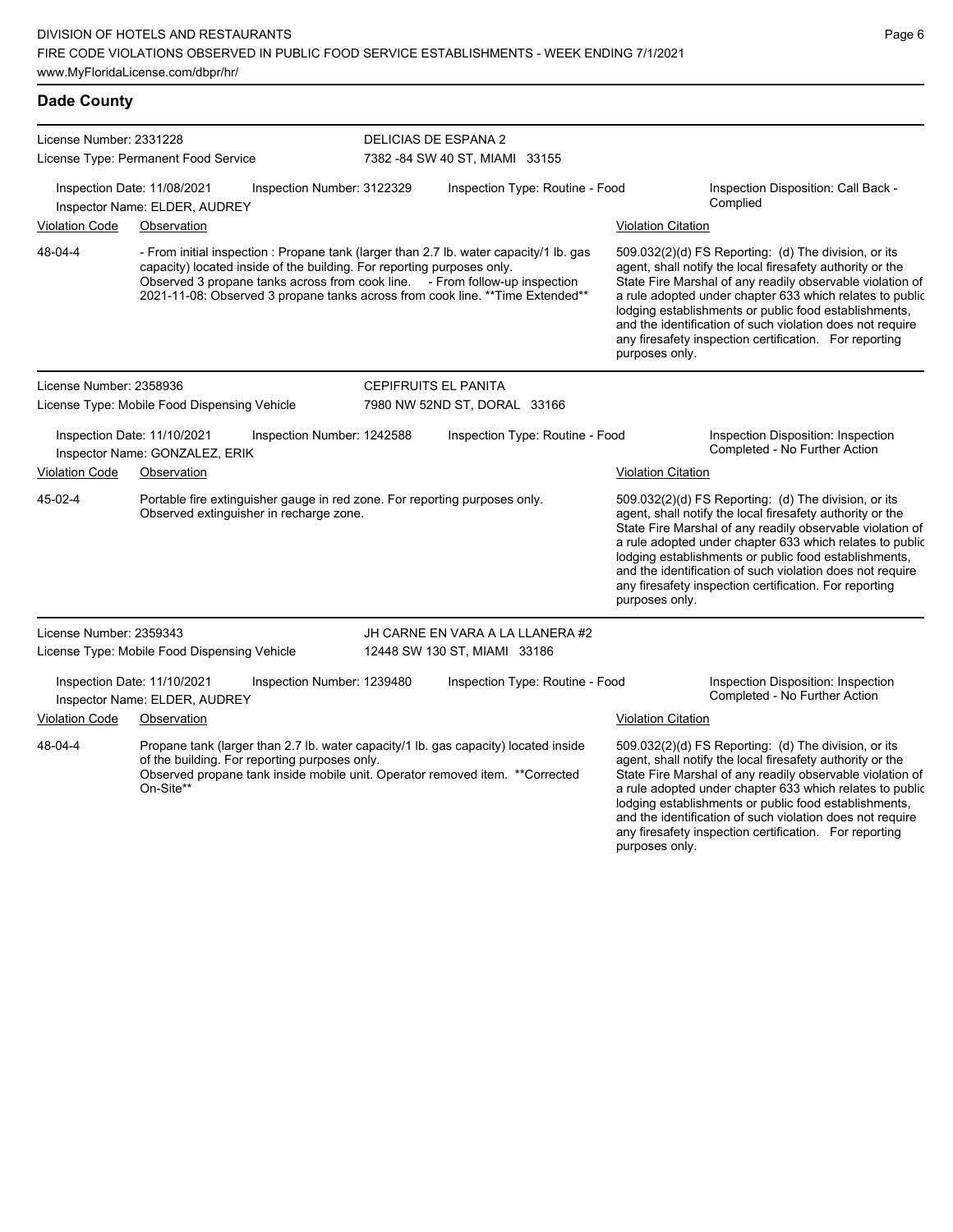| <b>Duval County</b>                                                  |                                                                                                                                                               |                                 |                                                                        |                                                                                                                                                                                                                                                                                                                                                                                      |                                                                                                                                                                                                                                                                                                                                                                                                                            |
|----------------------------------------------------------------------|---------------------------------------------------------------------------------------------------------------------------------------------------------------|---------------------------------|------------------------------------------------------------------------|--------------------------------------------------------------------------------------------------------------------------------------------------------------------------------------------------------------------------------------------------------------------------------------------------------------------------------------------------------------------------------------|----------------------------------------------------------------------------------------------------------------------------------------------------------------------------------------------------------------------------------------------------------------------------------------------------------------------------------------------------------------------------------------------------------------------------|
| License Number: 2613590                                              | License Type: Permanent Food Service                                                                                                                          |                                 | HAMBURGER MARY'S JACKSONVILLE<br>3333-1 BEACH BLVD, JACKSONVILLE 32207 |                                                                                                                                                                                                                                                                                                                                                                                      |                                                                                                                                                                                                                                                                                                                                                                                                                            |
|                                                                      | Inspection Date: 11/09/2021<br>Inspection Number: 3168559<br>Inspector Name: YOUNG, JENNIFER                                                                  |                                 | Inspection Type: Complaint Full                                        |                                                                                                                                                                                                                                                                                                                                                                                      | Inspection Disposition: Warning<br><b>Issued</b>                                                                                                                                                                                                                                                                                                                                                                           |
| <b>Violation Code</b>                                                | Observation                                                                                                                                                   |                                 |                                                                        | <b>Violation Citation</b>                                                                                                                                                                                                                                                                                                                                                            |                                                                                                                                                                                                                                                                                                                                                                                                                            |
| 46-01-4                                                              | Marked exit/path to marked exit blocked. For reporting purposes only.                                                                                         |                                 |                                                                        |                                                                                                                                                                                                                                                                                                                                                                                      | 509.032(2)(d) FS Reporting: (d) The division, or its                                                                                                                                                                                                                                                                                                                                                                       |
| Walk in freezer is missing the push bar to exit **Repeat Violation** |                                                                                                                                                               |                                 |                                                                        | agent, shall notify the local firesafety authority or the<br>State Fire Marshal of any readily observable violation of<br>a rule adopted under chapter 633 which relates to public<br>lodging establishments or public food establishments,<br>and the identification of such violation does not require<br>any firesafety inspection certification. For reporting<br>purposes only. |                                                                                                                                                                                                                                                                                                                                                                                                                            |
| License Number: 2613530                                              |                                                                                                                                                               | WHATABURGER #874                |                                                                        |                                                                                                                                                                                                                                                                                                                                                                                      |                                                                                                                                                                                                                                                                                                                                                                                                                            |
|                                                                      | License Type: Permanent Food Service                                                                                                                          |                                 | 8840 BEACH BLVD, JACKSONVILLE 32216                                    |                                                                                                                                                                                                                                                                                                                                                                                      |                                                                                                                                                                                                                                                                                                                                                                                                                            |
|                                                                      | Inspection Date: 11/08/2021<br>Inspection Number: 3128838<br>Inspector Name: VILBRUN, JOSUE                                                                   |                                 | Inspection Type: Routine - Food                                        |                                                                                                                                                                                                                                                                                                                                                                                      | Inspection Disposition: Inspection<br>Completed - No Further Action                                                                                                                                                                                                                                                                                                                                                        |
| <b>Violation Code</b>                                                | Observation                                                                                                                                                   |                                 |                                                                        | <b>Violation Citation</b>                                                                                                                                                                                                                                                                                                                                                            |                                                                                                                                                                                                                                                                                                                                                                                                                            |
| 46-01-4                                                              | Marked exit/path to marked exit blocked. For reporting purposes only.<br>Back kitchen door block with trash boxes. Employee removed ** Corrected<br>On-Site** |                                 |                                                                        | purposes only.                                                                                                                                                                                                                                                                                                                                                                       | 509.032(2)(d) FS Reporting: (d) The division, or its<br>agent, shall notify the local firesafety authority or the<br>State Fire Marshal of any readily observable violation of<br>a rule adopted under chapter 633 which relates to public<br>lodging establishments or public food establishments,<br>and the identification of such violation does not require<br>any firesafety inspection certification. For reporting |
| License Number: 2613663                                              |                                                                                                                                                               |                                 | ROSY'S MEXICAN RESTAURANT                                              |                                                                                                                                                                                                                                                                                                                                                                                      |                                                                                                                                                                                                                                                                                                                                                                                                                            |
|                                                                      | License Type: Permanent Food Service                                                                                                                          |                                 | 4268 OLDFIELD CROSSING DR #107, JACKSONVILLE 32223                     |                                                                                                                                                                                                                                                                                                                                                                                      |                                                                                                                                                                                                                                                                                                                                                                                                                            |
| <b>Violation Code</b>                                                | Inspection Date: 11/10/2021<br>Inspection Number: 3136528<br>Inspector Name: GOSAI, MATT<br>Observation                                                       |                                 | Inspection Type: Routine - Food                                        | <b>Violation Citation</b>                                                                                                                                                                                                                                                                                                                                                            | Inspection Disposition: Warning<br><b>Issued</b>                                                                                                                                                                                                                                                                                                                                                                           |
| 46-01-4                                                              | Marked exit/path to marked exit blocked. For reporting purposes only.<br>Rear exit blocked by equipment.                                                      |                                 |                                                                        | purposes only.                                                                                                                                                                                                                                                                                                                                                                       | 509.032(2)(d) FS Reporting: (d) The division, or its<br>agent, shall notify the local firesafety authority or the<br>State Fire Marshal of any readily observable violation of<br>a rule adopted under chapter 633 which relates to public<br>lodging establishments or public food establishments,<br>and the identification of such violation does not require<br>any firesafety inspection certification. For reporting |
| License Number: 2613518                                              |                                                                                                                                                               | <b>BAYMONT INN &amp; SUITES</b> |                                                                        |                                                                                                                                                                                                                                                                                                                                                                                      |                                                                                                                                                                                                                                                                                                                                                                                                                            |
|                                                                      | License Type: Permanent Food Service                                                                                                                          |                                 | 8555 BLANDING BLVD, JACKSONVILLE 32244                                 |                                                                                                                                                                                                                                                                                                                                                                                      |                                                                                                                                                                                                                                                                                                                                                                                                                            |
|                                                                      | Inspection Date: 11/08/2021<br>Inspection Number: 3115049<br>Inspector Name: BELLEMARE, RYAN                                                                  |                                 | Inspection Type: Routine - Food                                        |                                                                                                                                                                                                                                                                                                                                                                                      | Inspection Disposition: Inspection<br>Completed - No Further Action                                                                                                                                                                                                                                                                                                                                                        |
| <b>Violation Code</b>                                                | Observation                                                                                                                                                   |                                 |                                                                        | <b>Violation Citation</b>                                                                                                                                                                                                                                                                                                                                                            |                                                                                                                                                                                                                                                                                                                                                                                                                            |
| 49-02-4                                                              | Flammables stored/debris present in storage room/kitchen room 104. For<br>reporting purposes only.<br>Gasoline container.                                     |                                 |                                                                        |                                                                                                                                                                                                                                                                                                                                                                                      | 61C-1.004(6) FAC Reporting: (6) Attics, basements,<br>boiler rooms, meter rooms, laundry rooms, and storage<br>rooms shall be kept clean and free of debris and                                                                                                                                                                                                                                                            |

flammables. For reporting purposes only.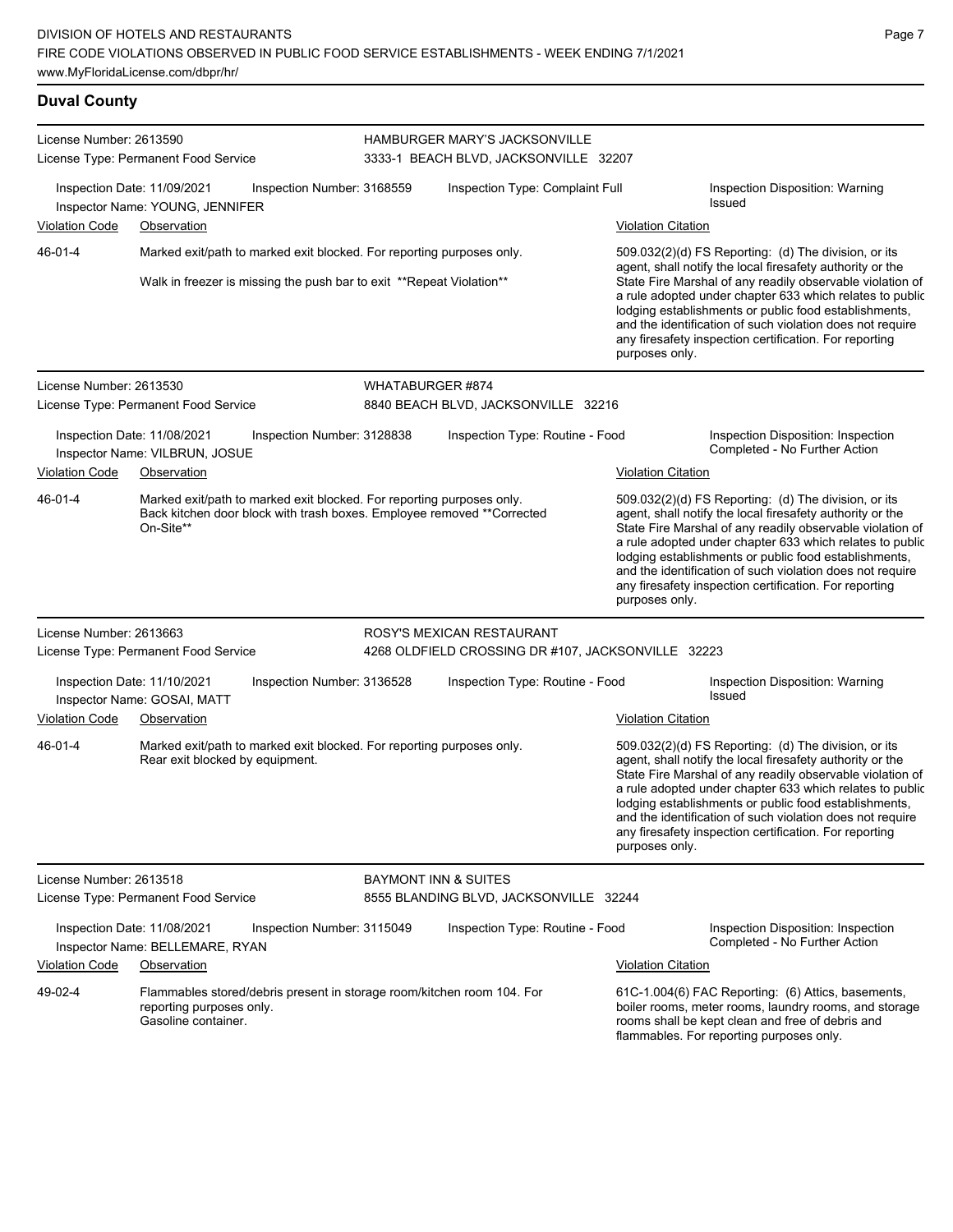**Hillsborough County**

| License Number: 3906728<br>License Type: Permanent Food Service                                                                                                                               |                                                                  |                                                                                                                                                                                                           |                        | J AND R PIZZERIA<br>608 OAKFIELD DR, BRANDON 33511 |  |                           |                                                                                                                                                                                                                                                                                                                                                                                                                            |  |
|-----------------------------------------------------------------------------------------------------------------------------------------------------------------------------------------------|------------------------------------------------------------------|-----------------------------------------------------------------------------------------------------------------------------------------------------------------------------------------------------------|------------------------|----------------------------------------------------|--|---------------------------|----------------------------------------------------------------------------------------------------------------------------------------------------------------------------------------------------------------------------------------------------------------------------------------------------------------------------------------------------------------------------------------------------------------------------|--|
|                                                                                                                                                                                               | Inspection Date: 11/12/2021<br>Inspector Name: MOULDER, BRITTANY | Inspection Number: 3105886                                                                                                                                                                                |                        | Inspection Type: Routine - Food                    |  |                           | Inspection Disposition: Inspection<br>Completed - No Further Action                                                                                                                                                                                                                                                                                                                                                        |  |
| <b>Violation Code</b>                                                                                                                                                                         | Observation                                                      |                                                                                                                                                                                                           |                        |                                                    |  | <b>Violation Citation</b> |                                                                                                                                                                                                                                                                                                                                                                                                                            |  |
| 46-01-4                                                                                                                                                                                       | **Corrected On-Site**                                            | Marked exit/path to marked exit blocked. For reporting purposes only.<br>Exit door locked and blocked by wood near dish machine<br>Corrected- observed employee unlock door and remove wood from door way |                        |                                                    |  | purposes only.            | 509.032(2)(d) FS Reporting: (d) The division, or its<br>agent, shall notify the local firesafety authority or the<br>State Fire Marshal of any readily observable violation of<br>a rule adopted under chapter 633 which relates to public<br>lodging establishments or public food establishments,<br>and the identification of such violation does not require<br>any firesafety inspection certification. For reporting |  |
| License Number: 3917396                                                                                                                                                                       |                                                                  |                                                                                                                                                                                                           | <b>BIZOU BRASSERIE</b> |                                                    |  |                           |                                                                                                                                                                                                                                                                                                                                                                                                                            |  |
|                                                                                                                                                                                               | License Type: Permanent Food Service                             |                                                                                                                                                                                                           |                        | 601 N FLORIDA AVE, TAMPA 33602                     |  |                           |                                                                                                                                                                                                                                                                                                                                                                                                                            |  |
|                                                                                                                                                                                               | Inspection Date: 11/10/2021<br>Inspector Name: EHLERS, MICHAEL   | Inspection Number: 3138762                                                                                                                                                                                |                        | Inspection Type: Food-Licensing Inspection         |  |                           | Inspection Disposition: Inspection<br>Completed - No Further Action                                                                                                                                                                                                                                                                                                                                                        |  |
| <b>Violation Code</b><br>Observation                                                                                                                                                          |                                                                  |                                                                                                                                                                                                           |                        |                                                    |  | <b>Violation Citation</b> |                                                                                                                                                                                                                                                                                                                                                                                                                            |  |
| 45-02-4<br>Portable fire extinguisher gauge in red zone. For reporting purposes only. In<br>recharge zone. Next to office. Replaced with fully charged extinguisher.<br>**Corrected On-Site** |                                                                  |                                                                                                                                                                                                           |                        |                                                    |  |                           | 509.032(2)(d) FS Reporting: (d) The division, or its<br>agent, shall notify the local firesafety authority or the<br>State Fire Marshal of any readily observable violation of<br>a rule adopted under chapter 633 which relates to public<br>lodging establishments or public food establishments,<br>and the identification of such violation does not require                                                           |  |

any firesafety inspection certification. For reporting

purposes only.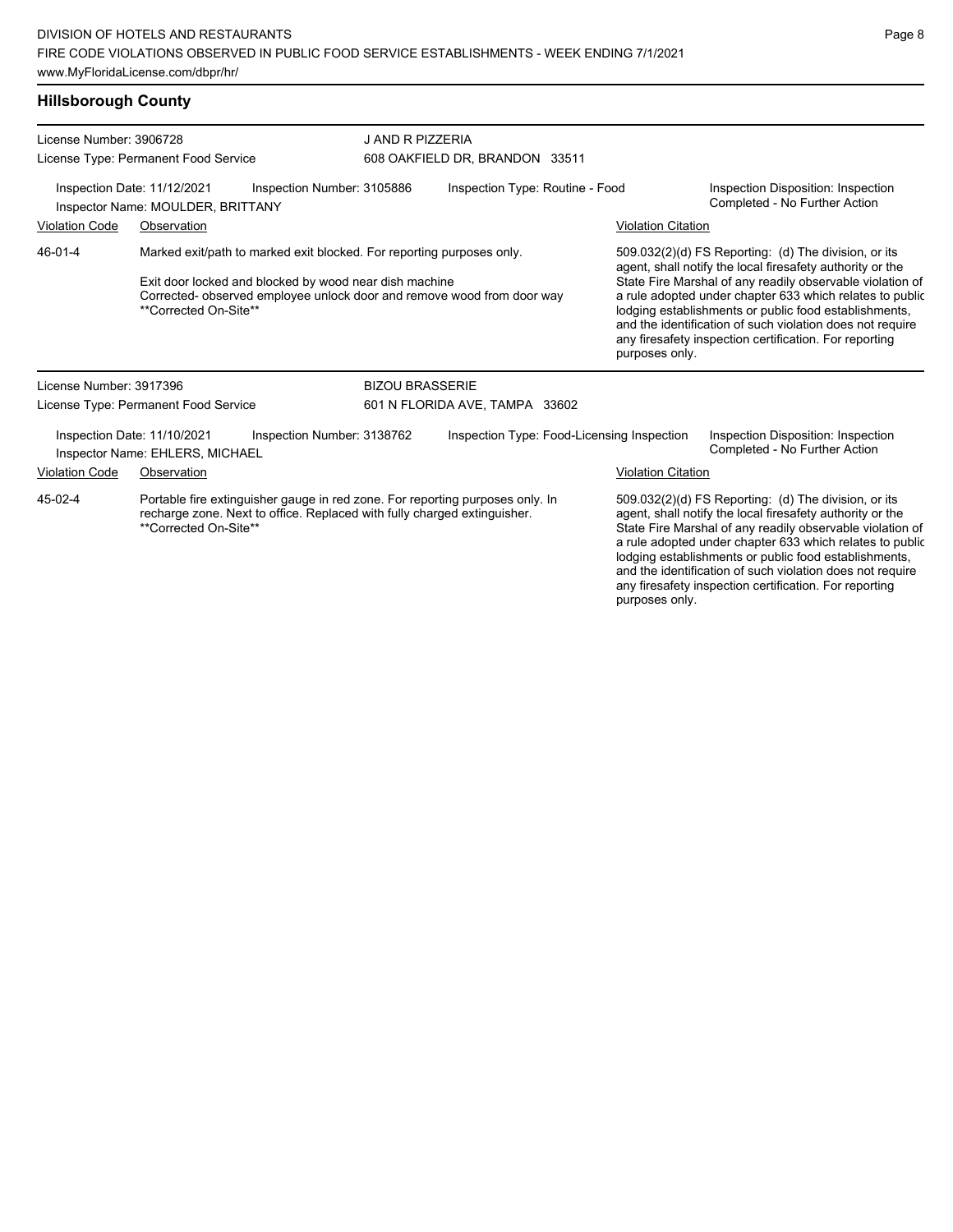**Lee County**

| License Number: 4606722<br>License Type: Permanent Food Service |                                                                  | <b>DUNKIN 349365</b><br>1662 NE PINE ISLAND RD, CAPE CORAL 33909                                                                     |  |                                     |  |                           |                                                                                                                                                                                                                                                                                                                                                                                                                            |
|-----------------------------------------------------------------|------------------------------------------------------------------|--------------------------------------------------------------------------------------------------------------------------------------|--|-------------------------------------|--|---------------------------|----------------------------------------------------------------------------------------------------------------------------------------------------------------------------------------------------------------------------------------------------------------------------------------------------------------------------------------------------------------------------------------------------------------------------|
|                                                                 | Inspection Date: 11/10/2021<br>Inspector Name: MOREHEAD, PHILIP  | Inspection Number: 3170087                                                                                                           |  | Inspection Type: Routine - Food     |  |                           | Inspection Disposition: Inspection<br>Completed - No Further Action                                                                                                                                                                                                                                                                                                                                                        |
| <b>Violation Code</b>                                           | Observation                                                      |                                                                                                                                      |  |                                     |  | <b>Violation Citation</b> |                                                                                                                                                                                                                                                                                                                                                                                                                            |
| 46-01-4                                                         | On-Site**                                                        | Marked exit/path to marked exit blocked. For reporting purposes only. **Corrected                                                    |  |                                     |  | purposes only.            | 509.032(2)(d) FS Reporting: (d) The division, or its<br>agent, shall notify the local firesafety authority or the<br>State Fire Marshal of any readily observable violation of<br>a rule adopted under chapter 633 which relates to public<br>lodging establishments or public food establishments,<br>and the identification of such violation does not require<br>any firesafety inspection certification. For reporting |
| License Number: 4604783                                         |                                                                  |                                                                                                                                      |  | <b>HERTZ ARENA COMMISSARY</b>       |  |                           |                                                                                                                                                                                                                                                                                                                                                                                                                            |
| License Type: Catering                                          |                                                                  |                                                                                                                                      |  | 11000 EVERBLADES PKWY, ESTERO 33928 |  |                           |                                                                                                                                                                                                                                                                                                                                                                                                                            |
|                                                                 | Inspection Date: 11/10/2021<br>Inspector Name: JOHNSON, JONATHAN | Inspection Number: 1119429                                                                                                           |  | Inspection Type: Routine - Food     |  |                           | Inspection Disposition: Inspection<br>Completed - No Further Action                                                                                                                                                                                                                                                                                                                                                        |
| Violation Code                                                  | Observation                                                      |                                                                                                                                      |  |                                     |  | <b>Violation Citation</b> |                                                                                                                                                                                                                                                                                                                                                                                                                            |
| 48-04-4                                                         |                                                                  | Propane tank (larger than 2.7 lb. water capacity/1 lb. gas capacity) located inside<br>of the building. For reporting purposes only. |  |                                     |  |                           | 509.032(2)(d) FS Reporting: (d) The division, or its<br>agent, shall notify the local firesafety authority or the<br>State Fire Marshal of any readily observable violation of<br>a rule adopted under chapter 633 which relates to public<br>lodging establishments or public food establishments,<br>and the identification of such violation does not require<br>any firesafety inspection certification. For reporting |

purposes only.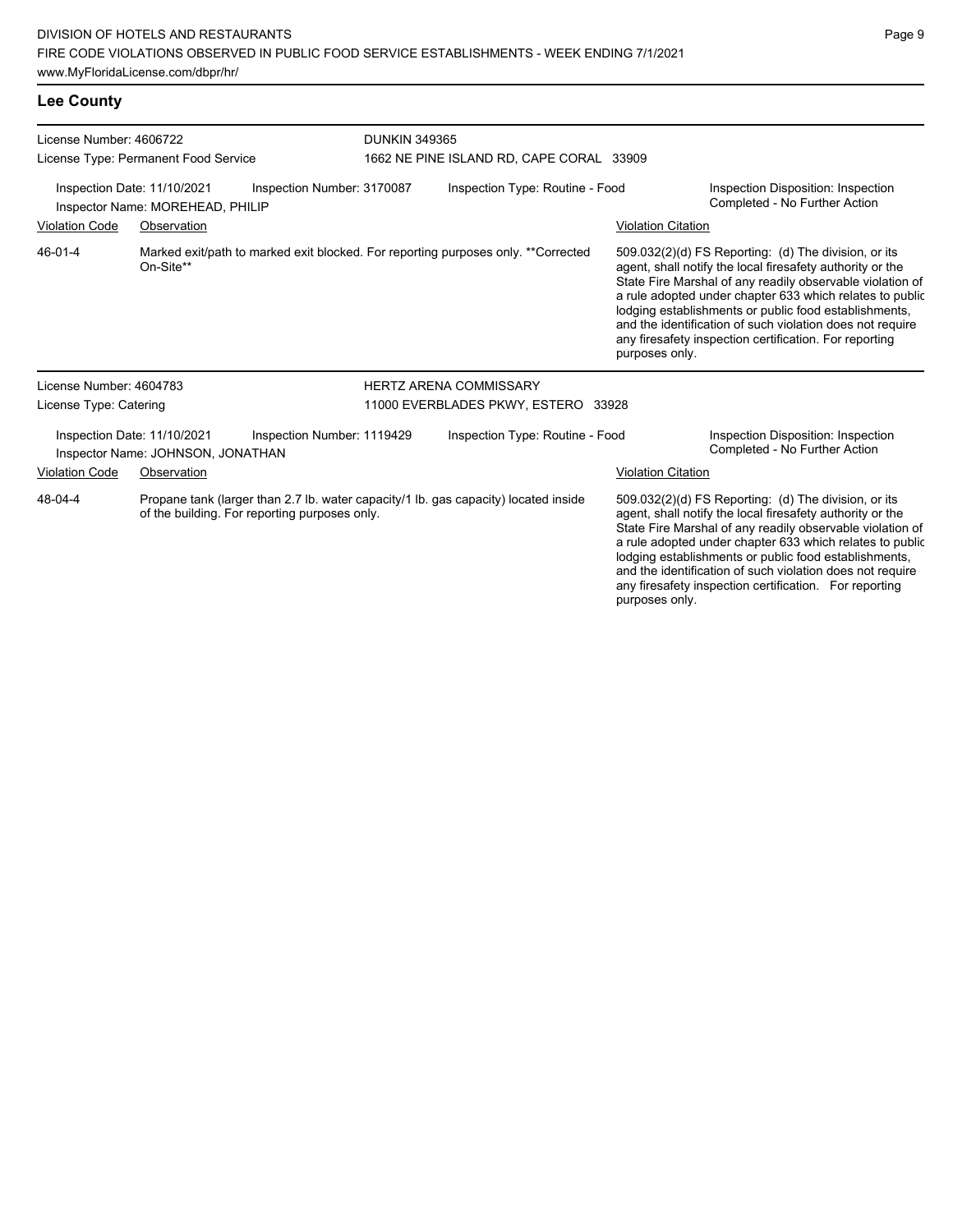#### **Marion County**

License Number: 5202127 License Type: Permanent Food Service MURPHY'S OYSTER BAR #2 3821 NW BLITCHTON RD, OCALA 34475 Inspection Date: 11/10/2021 Inspection Number: 3089513 Inspection Type: Routine - Food Inspection Disposition: Inspection<br>Inspector Name: DRIGGERS MANDY Inspector Name: DRIGGERS, MANDY Violation Code Observation Violation Citation

Propane tank (larger than 2.7 lb. water capacity/1 lb. gas capacity) located inside of the building. For reporting purposes only. Two tanks in storage rooms. Manager moved all. \*\*Corrected On-Site\*\* 48-04-4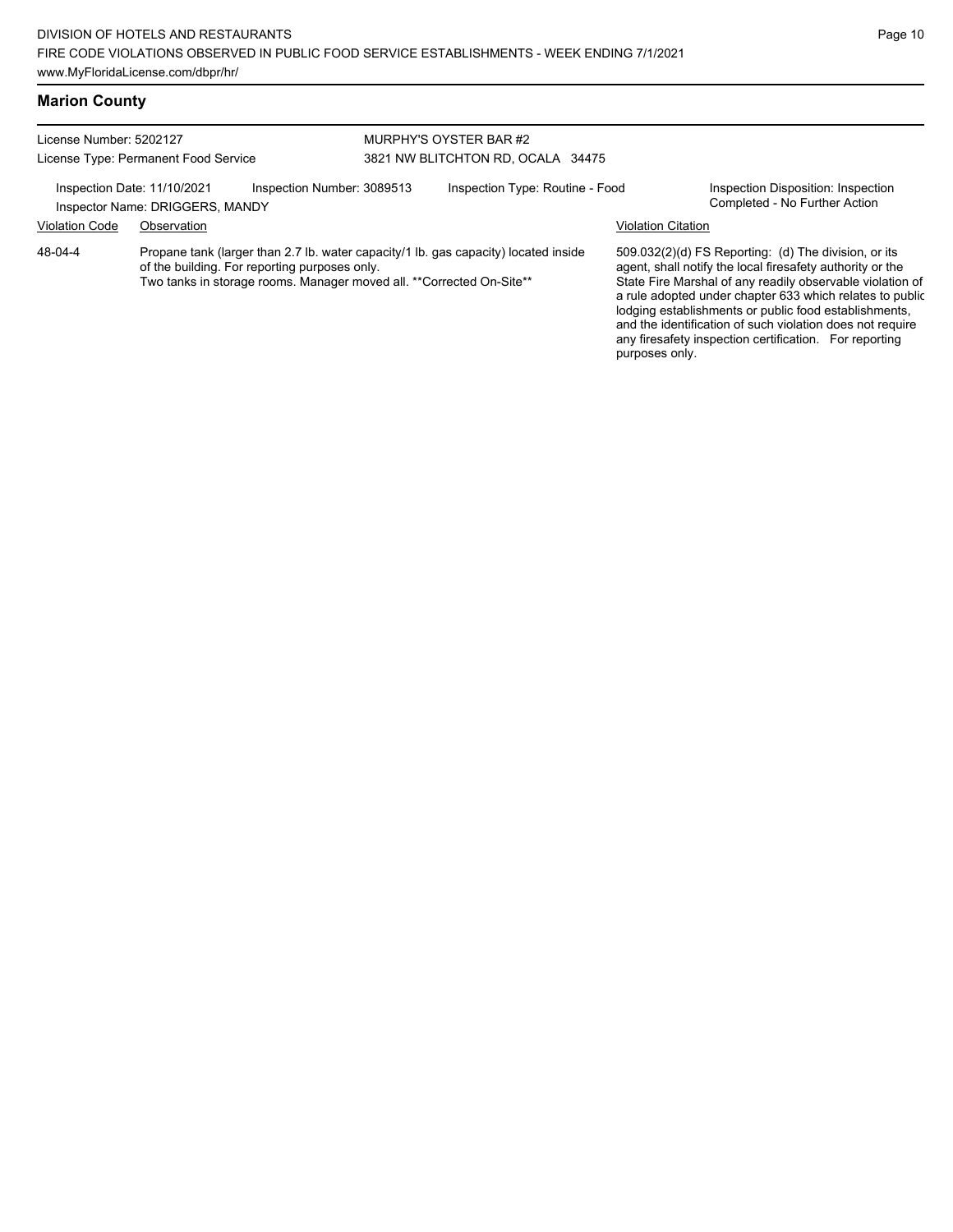#### **Nassau County**

License Number: 5500342 License Type: Permanent Food Service

### CIAO ITALIAN EATERY 614 CENTRE ST, FERNANDINA BEACH 32034

Inspection Date: 11/05/2021 Inspection Number: 3127334 Inspection Type: Routine - Food Inspection Disposition: Inspection<br>Inspector Name: ROZIER\_TORRANCE

#### Inspector Name: ROZIER, TORRANCE Violation Code Observation Violation Citation

Use of cooking equipment producing grease laden vapors/smoke with no hood suppression system installed. Notified Fire AHJ. For reporting purposes only. -Small fryer on prep table near back door 45-04-4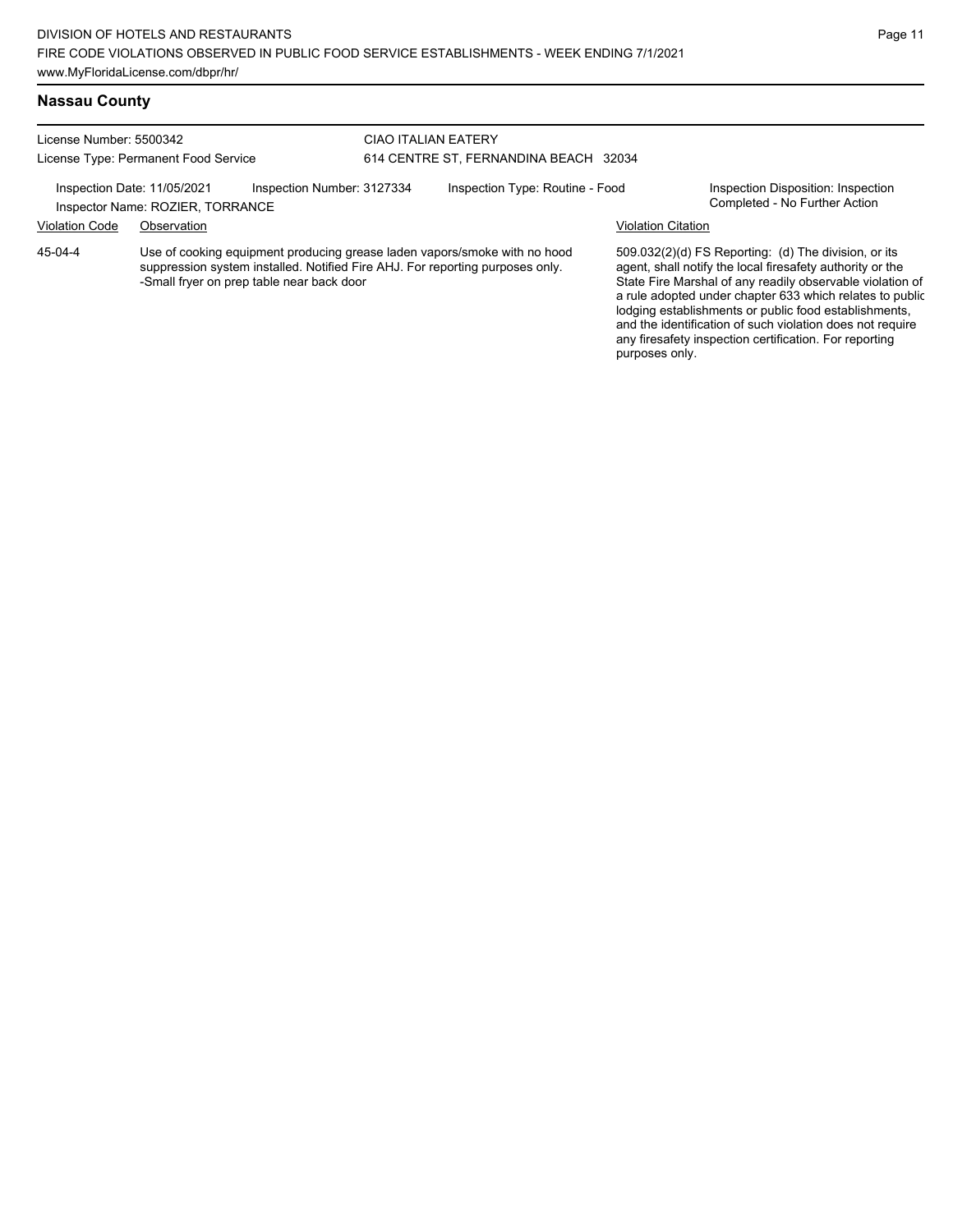#### **Okaloosa County**

| License Number: 5603843<br>License Type: Permanent Food Service |                                                               | THAI TANIC RESTAURANT<br>107 HARBOR BLVD, DESTIN 32541                                                               |  |                                                                                    |                           |                                                                                                                                                                                |
|-----------------------------------------------------------------|---------------------------------------------------------------|----------------------------------------------------------------------------------------------------------------------|--|------------------------------------------------------------------------------------|---------------------------|--------------------------------------------------------------------------------------------------------------------------------------------------------------------------------|
|                                                                 | Inspection Date: 11/10/2021<br>Inspector Name: STEINMAN, MARC | Inspection Number: 3123057                                                                                           |  | Inspection Type: Routine - Food                                                    |                           | Inspection Disposition: Inspection<br>Completed - No Further Action                                                                                                            |
| <b>Violation Code</b>                                           | Observation                                                   |                                                                                                                      |  |                                                                                    | <b>Violation Citation</b> |                                                                                                                                                                                |
| 47-03-4                                                         |                                                               | hand wash sink. For reporting purposes only.<br>Cords redirected away from the hand wash sink during the inspection. |  | Observed electrical extension cords and multiple plugs running through the kitchen |                           | 509.032(2)(d) FS Reporting: (d) The division, or its<br>agent, shall notify the local firesafety authority or the<br>State Fire Marshal of any readily observable violation of |

State Fire Marshal of any readily observable violation of a rule adopted under chapter 633 which relates to public lodging establishments or public food establishments, and the identification of such violation does not require any firesafety inspection certification. For reporting purposes only.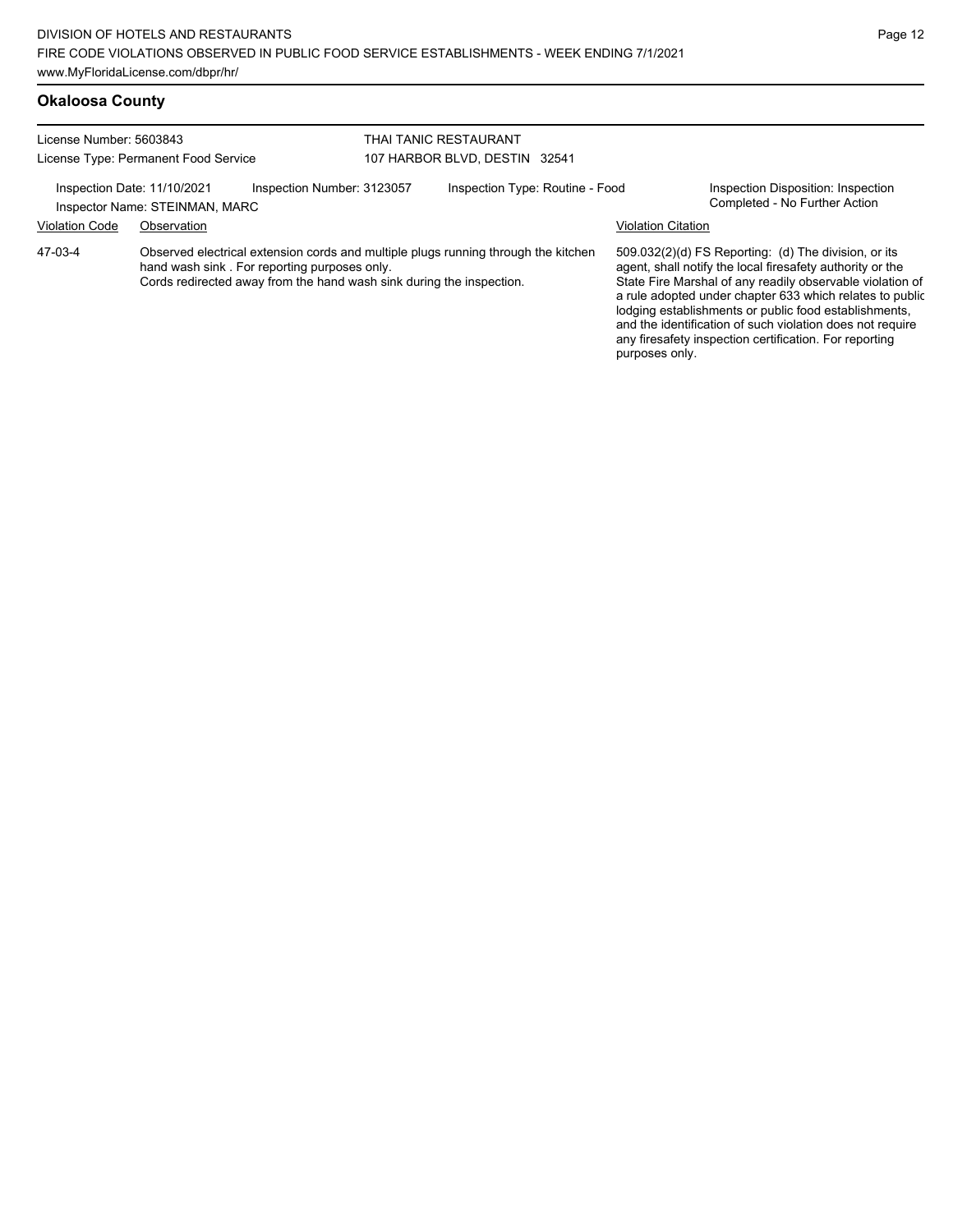## **Orange County**

| License Number: 5810136     |                                                                                                                   | LA GRANJA CHICKEN STEAK AND SEAFOOD        |                           |                                                                                                                                                                                                                                                                                                                                                                                                                              |
|-----------------------------|-------------------------------------------------------------------------------------------------------------------|--------------------------------------------|---------------------------|------------------------------------------------------------------------------------------------------------------------------------------------------------------------------------------------------------------------------------------------------------------------------------------------------------------------------------------------------------------------------------------------------------------------------|
|                             | License Type: Permanent Food Service                                                                              | 7699 S ORANGE BLOSSOM TRAIL, ORLANDO 32809 |                           |                                                                                                                                                                                                                                                                                                                                                                                                                              |
| Inspection Date: 11/09/2021 | Inspection Number: 3103199<br>Inspector Name: PASIECKI, VICTORIA                                                  | Inspection Type: Routine - Food            |                           | Inspection Disposition: Warning<br>Issued                                                                                                                                                                                                                                                                                                                                                                                    |
| <b>Violation Code</b>       | Observation                                                                                                       |                                            | <b>Violation Citation</b> |                                                                                                                                                                                                                                                                                                                                                                                                                              |
| 47-03-4                     | Observed electrical wiring in disrepair. For reporting purposes only.<br>Light over grill hanging by broken wires |                                            | purposes only.            | $509.032(2)(d)$ FS Reporting: (d) The division, or its<br>agent, shall notify the local firesafety authority or the<br>State Fire Marshal of any readily observable violation of<br>a rule adopted under chapter 633 which relates to public<br>lodging establishments or public food establishments,<br>and the identification of such violation does not require<br>any firesafety inspection certification. For reporting |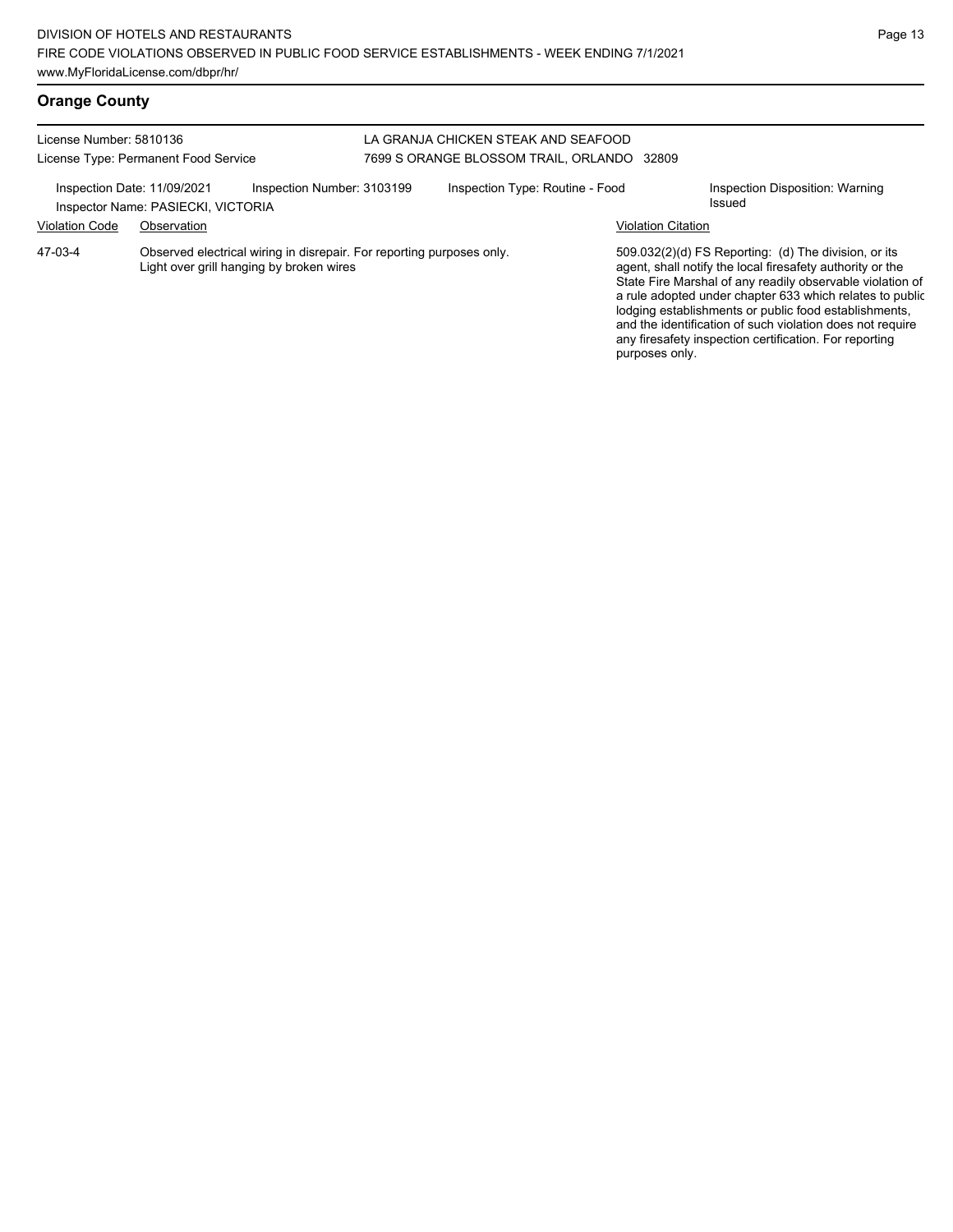License Number: 5911486 License Type: Permanent Food Service

#### DUNKIN DONUTS 1178 W OSCEOLA PKWY, KISSIMMEE 34741

Inspection Date: 11/12/2021 Inspection Number: 3134700 Inspection Type: Routine - Food Inspection Disposition: Call Back -<br>Inspector Name: BORRERO AUDREY

Inspector Name: BORRERO, AUDREY

Violation Code Observation Violation Citation

- From initial inspection : Portable fire extinguisher gauge in red zone. For reporting purposes only. 45-02-4

> Observed at back kitchen preparation area. - From follow-up inspection 2021-10-12: \*\*Time Extended\*\* - From follow-up inspection 2021-11-12: \*\*Time Extended\*\*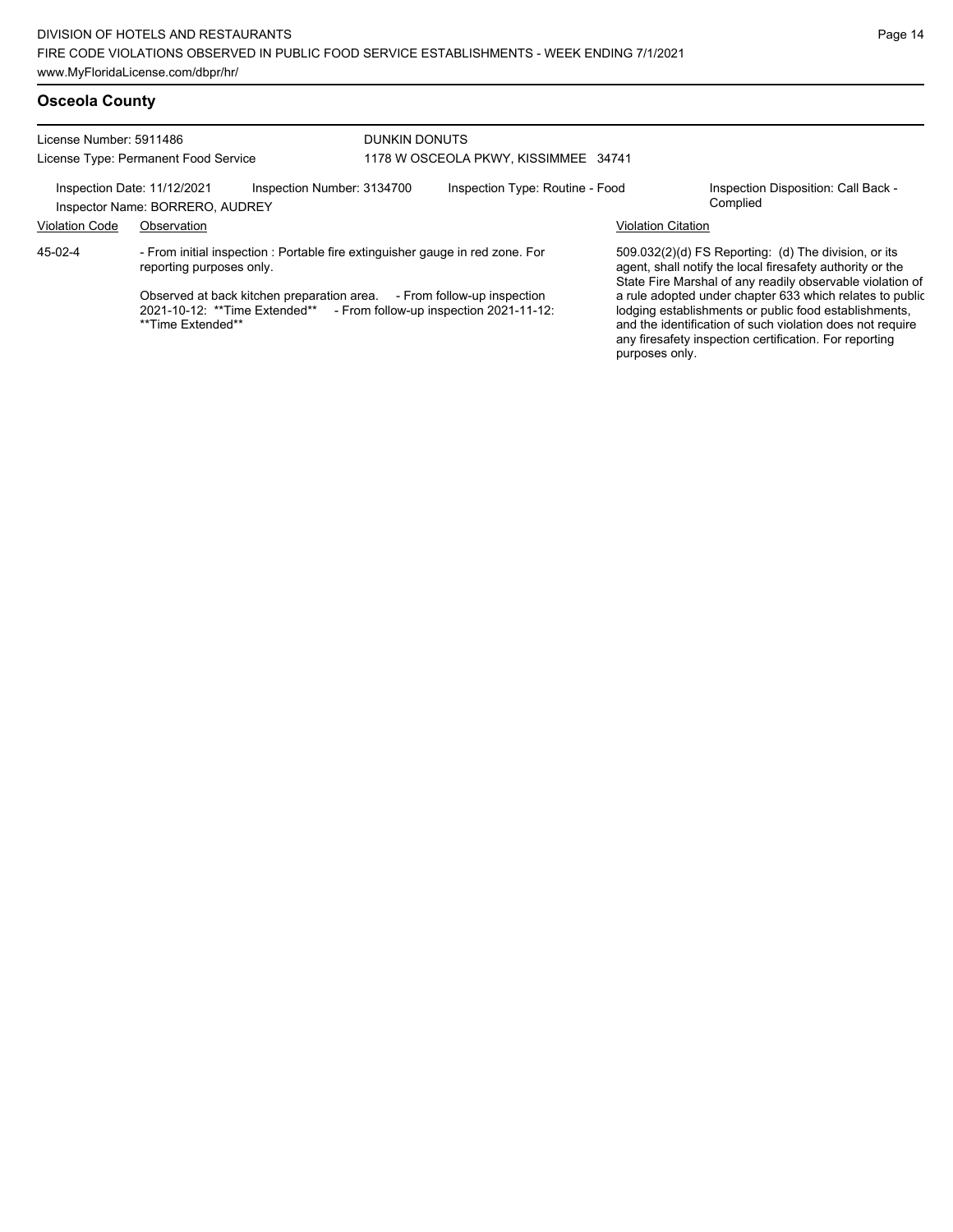**Palm Beach County**

| License Number: 6020353                                                                                                              |                                                                                 |                                               |                  | LETS DISH CARIBBEAN RESTAURANT                                                                                                                             |                                             |                                                                                                                                                                                                                                                                                                                                                                                                                            |
|--------------------------------------------------------------------------------------------------------------------------------------|---------------------------------------------------------------------------------|-----------------------------------------------|------------------|------------------------------------------------------------------------------------------------------------------------------------------------------------|---------------------------------------------|----------------------------------------------------------------------------------------------------------------------------------------------------------------------------------------------------------------------------------------------------------------------------------------------------------------------------------------------------------------------------------------------------------------------------|
| License Type: Permanent Food Service<br>Inspection Date: 11/08/2021<br>Inspection Number: 3119890<br>Inspector Name: SEVILLA, FREDDY |                                                                                 |                                               |                  | 5083 OKEECHOBEE BVLD, WEST PALM BEACH 33417<br>Inspection Type: Routine - Food                                                                             |                                             | Inspection Disposition: Inspection<br>Completed - No Further Action                                                                                                                                                                                                                                                                                                                                                        |
| <b>Violation Code</b><br>48-04-4                                                                                                     | Observation                                                                     | of the building. For reporting purposes only. |                  | Propane tank (larger than 2.7 lb. water capacity/1 lb. gas capacity) located inside                                                                        | <b>Violation Citation</b><br>purposes only. | 509.032(2)(d) FS Reporting: (d) The division, or its<br>agent, shall notify the local firesafety authority or the<br>State Fire Marshal of any readily observable violation of<br>a rule adopted under chapter 633 which relates to public<br>lodging establishments or public food establishments,<br>and the identification of such violation does not require<br>any firesafety inspection certification. For reporting |
| License Number: 6021660                                                                                                              | License Type: Permanent Food Service                                            |                                               |                  | AKIYO HIBACHI JAPANESE RESTAURANT<br>5430 N MILITARY TRAIL STE 70,, JUPITER 33458                                                                          |                                             |                                                                                                                                                                                                                                                                                                                                                                                                                            |
| <b>Violation Code</b>                                                                                                                | Inspection Date: 11/08/2021<br>Inspector Name: ROTONDI, VICTOR<br>Observation   | Inspection Number: 3156052                    |                  | Inspection Type: Routine - Food                                                                                                                            | <b>Violation Citation</b>                   | Inspection Disposition: Inspection<br>Completed - No Further Action                                                                                                                                                                                                                                                                                                                                                        |
| 45-04-4                                                                                                                              | Small fryer/cookline                                                            |                                               |                  | Use of cooking equipment producing grease laden vapors/smoke with no hood<br>suppression system installed. Notified Fire AHJ. For reporting purposes only. | purposes only.                              | 509.032(2)(d) FS Reporting: (d) The division, or its<br>agent, shall notify the local firesafety authority or the<br>State Fire Marshal of any readily observable violation of<br>a rule adopted under chapter 633 which relates to public<br>lodging establishments or public food establishments,<br>and the identification of such violation does not require<br>any firesafety inspection certification. For reporting |
| License Number: 6022453                                                                                                              | License Type: Permanent Food Service                                            |                                               | <b>MEZZANINE</b> | 33 SE 3 AVE, DELRAY BEACH 33483                                                                                                                            |                                             |                                                                                                                                                                                                                                                                                                                                                                                                                            |
| <b>Violation Code</b>                                                                                                                | Inspection Date: 11/08/2021<br>Inspector Name: GOODWIN, NICHOLAS<br>Observation | Inspection Number: 3093266                    |                  | Inspection Type: Routine - Food                                                                                                                            | <b>Violation Citation</b>                   | Inspection Disposition: Inspection<br>Completed - No Further Action                                                                                                                                                                                                                                                                                                                                                        |
| 48-01-5                                                                                                                              | For reporting purposes only.                                                    |                                               |                  | No current insurance inspector boiler report or boiler certificate available for boiler.                                                                   |                                             | 61C-1.004(10) FAC Reporting: (10) Heating and<br>ventilation - The heating and ventilation system shall be                                                                                                                                                                                                                                                                                                                 |

ventilation - The heating and ventilation system shall be kept in good repair or be installed to maintain a minimum of 68 degrees Fahrenheit throughout the building. The insurance inspectors boiler report is required annually for power boilers and high pressure/high temperature boilers and biannually for low pressure steam or vapor heating boilers and shall be posted in the boiler room. For reporting purposes only.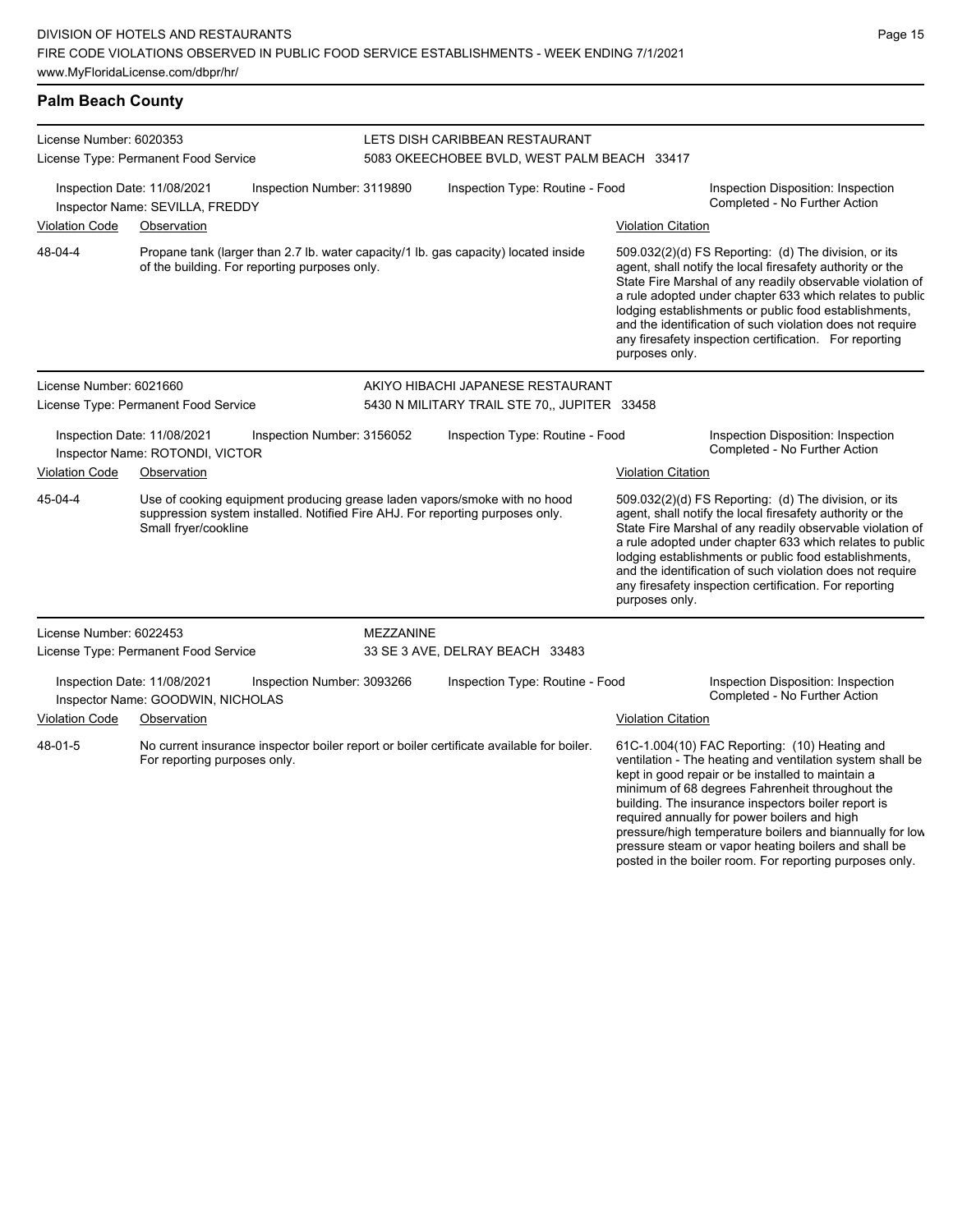| <b>Pinellas County</b> |  |
|------------------------|--|
|                        |  |

| License Number: 6215251<br>License Type: Permanent Food Service<br>Inspection Number: 3107565<br>Inspection Date: 11/09/2021<br>Inspector Name: COLE, GABRIELLE |          |  | <b>CHINA WOK</b><br>1951 N PINELLAS AVE STE 501, TARPON SPRINGS 34689 |                                                                                     |                                                                                                                                                                                                                                                                                                                                                                                                                                              |  |  |
|-----------------------------------------------------------------------------------------------------------------------------------------------------------------|----------|--|-----------------------------------------------------------------------|-------------------------------------------------------------------------------------|----------------------------------------------------------------------------------------------------------------------------------------------------------------------------------------------------------------------------------------------------------------------------------------------------------------------------------------------------------------------------------------------------------------------------------------------|--|--|
|                                                                                                                                                                 |          |  |                                                                       |                                                                                     |                                                                                                                                                                                                                                                                                                                                                                                                                                              |  |  |
|                                                                                                                                                                 |          |  | <b>Violation Code</b>                                                 | Observation                                                                         |                                                                                                                                                                                                                                                                                                                                                                                                                                              |  |  |
| 45-02-4                                                                                                                                                         | counter. |  |                                                                       | Portable fire extinguisher gauge in red zone. For reporting purposes only. By front | 509.032(2)(d) FS Reporting: (d) The division, or its<br>agent, shall notify the local firesafety authority or the<br>State Fire Marshal of any readily observable violation of<br>a rule adopted under chapter 633 which relates to public<br>lodging establishments or public food establishments,<br>and the identification of such violation does not require<br>any firesafety inspection certification. For reporting<br>purposes only. |  |  |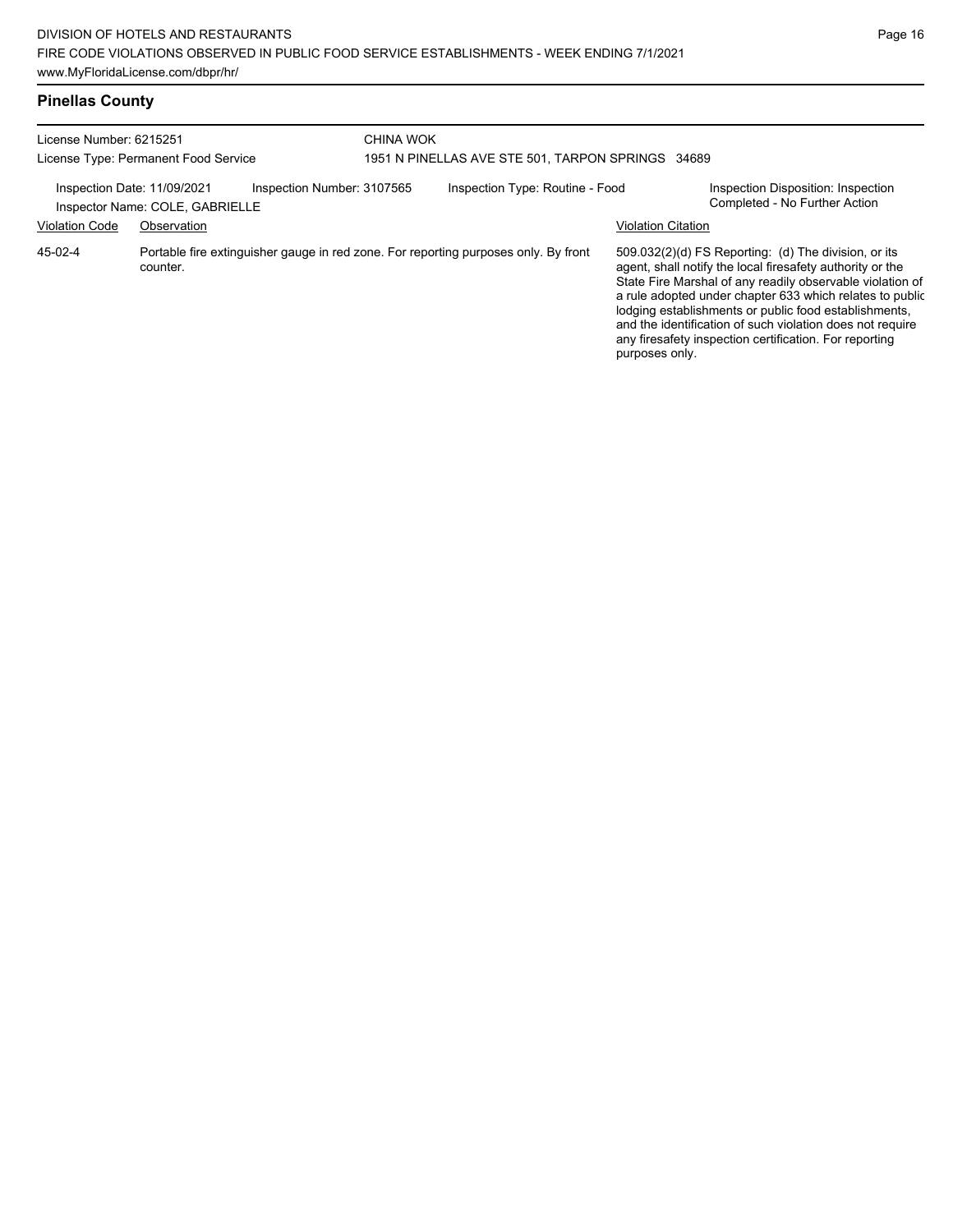#### **Polk County**

License Number: 6308506 License Type: Permanent Food Service

#### DELICIOUS MEX 2069 HIGHLAND ST, LAKELAND 33815

Inspection Date: 11/08/2021 Inspection Number: 3155238 Inspection Type: Routine - Food Inspection Disposition: Inspection<br>Inspector Name: ROBERSON JAMAI

Inspector Name: ROBERSON, JAMAL Violation Code Observation Violation Citation

Observed electrical wiring in disrepair. For reporting purposes only. Observed exit sign over back door removed and with wiring exposed 47-03-4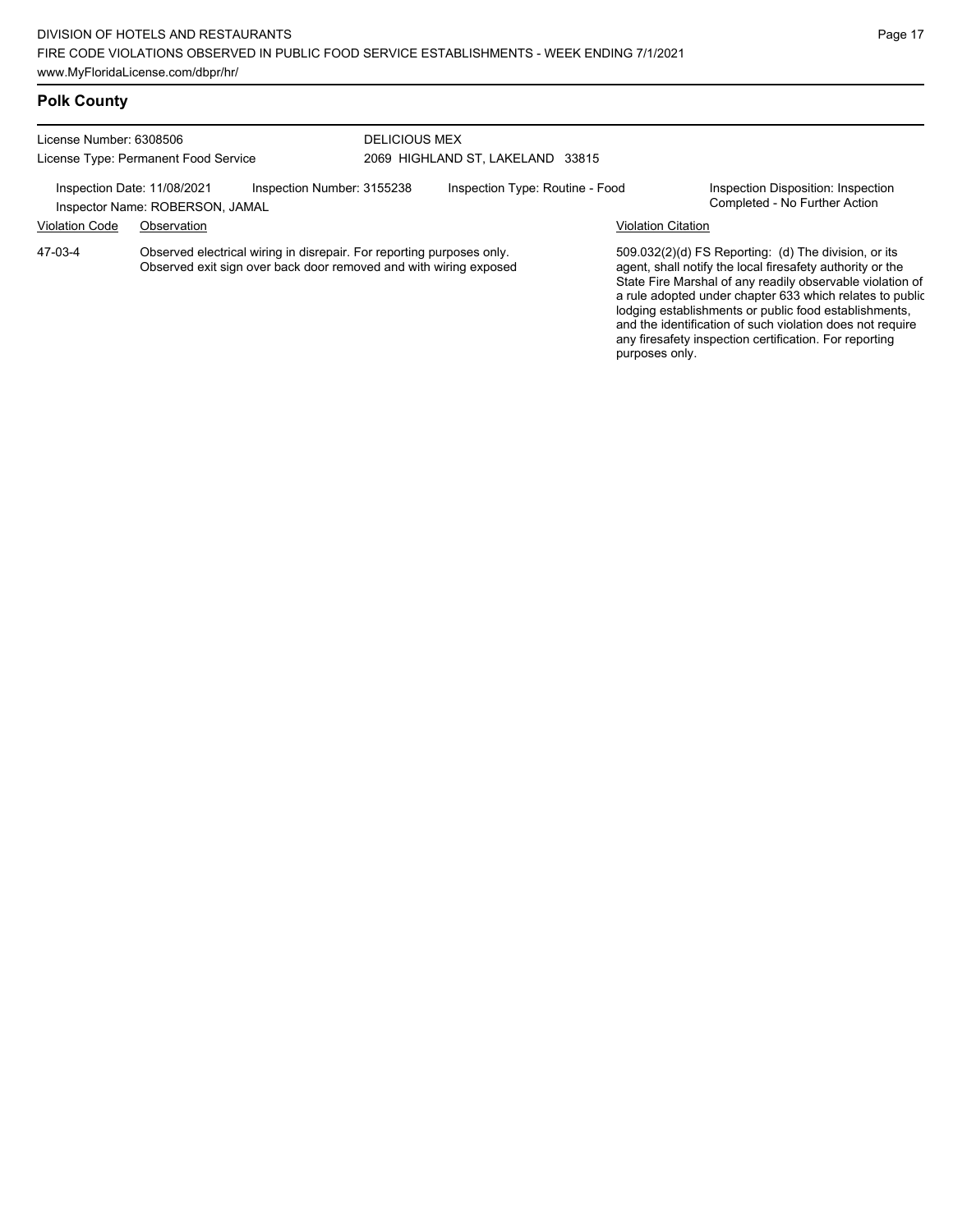www.MyFloridaLicense.com/dbpr/hr/

# **Seminole County**

| License Number: 6905177                                           | License Type: Permanent Food Service                                                                                      |                            | SANFORD BREWING COMPANY<br>400 S. SANFORD AVE, SANFORD 32771                                                                                                 |                           |                                                                                                                                                                                                                                                                                                                                                                                                                                              |  |  |
|-------------------------------------------------------------------|---------------------------------------------------------------------------------------------------------------------------|----------------------------|--------------------------------------------------------------------------------------------------------------------------------------------------------------|---------------------------|----------------------------------------------------------------------------------------------------------------------------------------------------------------------------------------------------------------------------------------------------------------------------------------------------------------------------------------------------------------------------------------------------------------------------------------------|--|--|
| Inspection Date: 11/09/2021<br>Inspector Name: ANGEL, TERRY       |                                                                                                                           | Inspection Number: 3099792 | Inspection Type: Routine - Food                                                                                                                              |                           | Inspection Disposition: Inspection<br>Completed - No Further Action                                                                                                                                                                                                                                                                                                                                                                          |  |  |
| <b>Violation Code</b>                                             | Observation                                                                                                               |                            |                                                                                                                                                              | <b>Violation Citation</b> |                                                                                                                                                                                                                                                                                                                                                                                                                                              |  |  |
| 48-04-4                                                           | of the building. For reporting purposes only.                                                                             |                            | Propane tank (larger than 2.7 lb. water capacity/1 lb. gas capacity) located inside                                                                          |                           | 509.032(2)(d) FS Reporting: (d) The division, or its<br>agent, shall notify the local firesafety authority or the<br>State Fire Marshal of any readily observable violation of<br>a rule adopted under chapter 633 which relates to public<br>lodging establishments or public food establishments,<br>and the identification of such violation does not require<br>any firesafety inspection certification. For reporting<br>purposes only. |  |  |
| License Number: 6903832                                           |                                                                                                                           |                            | <b>IMPERIAL DYNASTY CHINESE AND JAPANESE CUISINE</b>                                                                                                         |                           |                                                                                                                                                                                                                                                                                                                                                                                                                                              |  |  |
| License Type: Permanent Food Service                              |                                                                                                                           |                            | 2045 W SR 434, LONGWOOD 32779                                                                                                                                |                           |                                                                                                                                                                                                                                                                                                                                                                                                                                              |  |  |
| Inspection Date: 11/09/2021<br>Inspector Name: THORNCROFT, ROBERT |                                                                                                                           | Inspection Number: 3114626 | Inspection Type: Routine - Food                                                                                                                              |                           | Inspection Disposition: Call Back -<br>Complied                                                                                                                                                                                                                                                                                                                                                                                              |  |  |
| <b>Violation Code</b>                                             | Observation                                                                                                               |                            |                                                                                                                                                              | <b>Violation Citation</b> |                                                                                                                                                                                                                                                                                                                                                                                                                                              |  |  |
| 45-02-4                                                           | follow-up inspection 2021-11-09: ** Time Extended**                                                                       |                            | - From initial inspection : Portable fire extinguisher gauge in red zone. For<br>reporting purposes only. At the back door extinguisher is in the red - From |                           | 509.032(2)(d) FS Reporting: (d) The division, or its<br>agent, shall notify the local firesafety authority or the<br>State Fire Marshal of any readily observable violation of<br>a rule adopted under chapter 633 which relates to public<br>lodging establishments or public food establishments,<br>and the identification of such violation does not require<br>any firesafety inspection certification. For reporting<br>purposes only. |  |  |
| 45-02-4                                                           | Portable fire extinguisher gauge in red zone. For reporting purposes only. At the<br>back door extinguisher is in the red |                            |                                                                                                                                                              | purposes only.            | 509.032(2)(d) FS Reporting: (d) The division, or its<br>agent, shall notify the local firesafety authority or the<br>State Fire Marshal of any readily observable violation of<br>a rule adopted under chapter 633 which relates to public<br>lodging establishments or public food establishments,<br>and the identification of such violation does not require<br>any firesafety inspection certification. For reporting                   |  |  |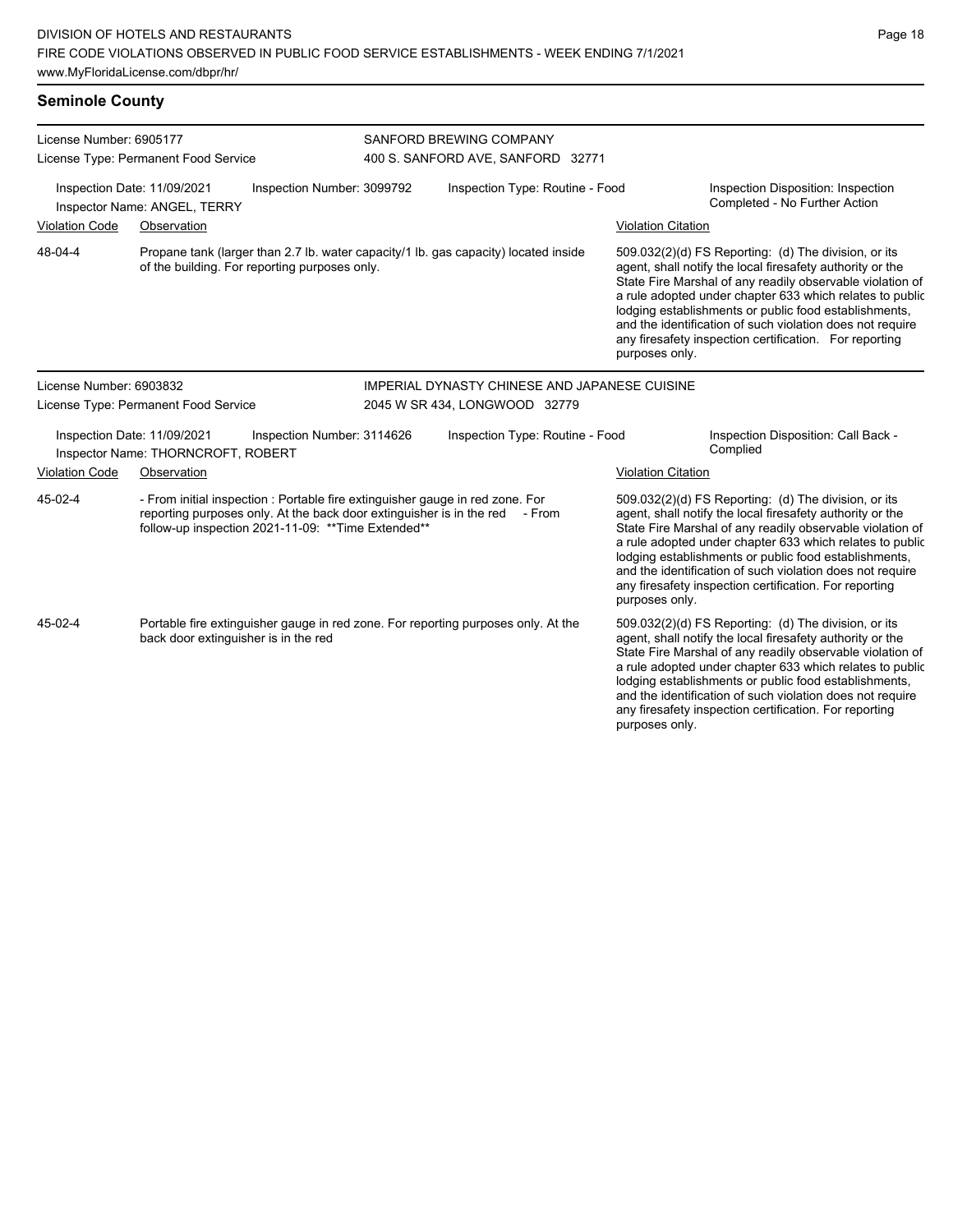#### **St. Johns County**

46-01-4

License Number: 6501804 License Type: Permanent Food Service

#### NAPOLI'S PASTARIA 3787 PALM VALLEY RD, PONTE VEDRA BEACH 32082

cinderblocks.

Inspection Date: 11/10/2021 Inspection Number: 3100866 Inspection Type: Routine - Food Inspection Disposition: Inspection<br>Inspector Name: PERKINS MARC

Inspector Name: PERKINS, MARC Violation Code Observation Violation Citation

Marked exit/path to marked exit blocked. For reporting purposes only. Both back doors not accessible from inside restaurant. One blocked with pizza boxes in back hallway by restrooms. One blocked with a server cart with dishes and a bus tub stored on it. Door from main dining room blocked outside by